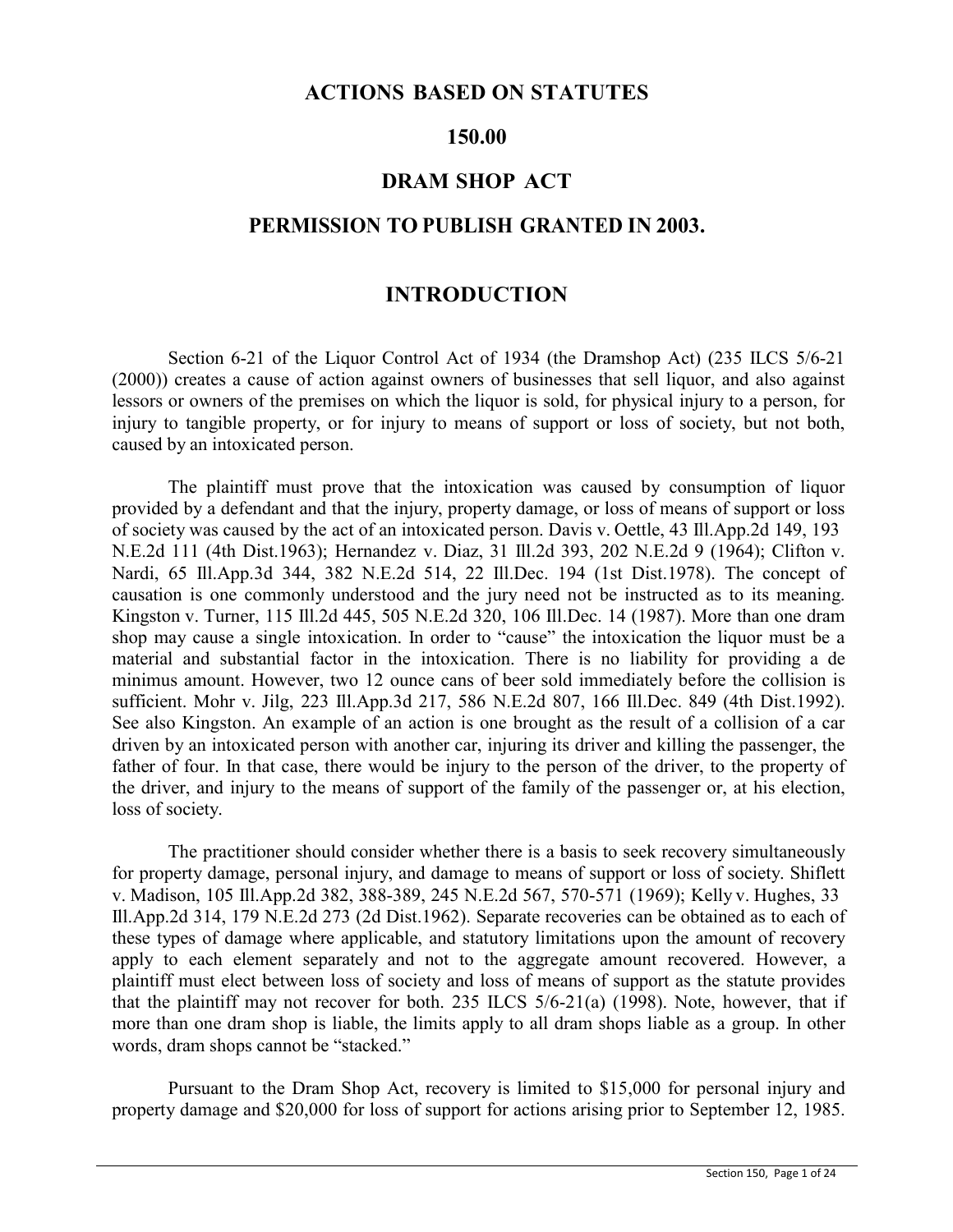However, for causes of action arising after that date, the limits of recovery have been raised by the 1985 amendment to the Dram Shop Act to \$30,000 for personal injury and property damage and \$40,000 for loss of support. Effective July 1, 1998, the limits were raised to \$45,000 for personal injury or property damage and \$55,000 for either loss of means of support or loss of society. Beginning in 1999 the amount is to be adjusted for inflation. It has been held that the legislature's increase in the liability limits did not change existing case law in regard to stacking. Rinkenberger v. Cook, 191 Ill.App.3d 508, 548 N.E.2d 133, 138 Ill.Dec. 903 (4th Dist.1989).

The dram shop litigant must also be aware of the types of expenditures which qualify as recoverable damages. As a general rule, medical expenses incurred on behalf of the injured person constitute personal injury damages, not property damage. Thorsen v. City of Chicago, 74 Ill.App.3d 98, 392 N.E.2d 716, 30 Ill.Dec. 61 (1st Dist.1979); Rinkenberger v. Cook, 191 Ill.App.3d 508, 548 N.E.2d 133, 138 Ill.Dec. 903 (4th Dist.1989). However, if the injured person is a minor or spouse physically injured by an intoxicated person, and the parent or non-injured spouse is obligated to pay the medical expenses under the family expense statute, 750 ILCS 65/15 (1994), these medical expenses may be considered property damage. Thompson v. Tranberg, 45 Ill.App.3d 809, 360 N.E.2d 108, 4 Ill.Dec. 361 (2d Dist.1977); Kelly v. Hughes, 33 Ill.App.2d 314, 179 N.E.2d 273 (2d Dist.1962); Shepherd v. Marsaglia, 31 Ill.App.2d 379, 176 N.E.2d 473 (2d Dist.1961); Fortner v. Norris, 19 Ill.App.2d 212, 153 N.E.2d 433 (3d Dist.1958).

In Ragan v. Protko, 66 Ill.App.3d 257, 383 N.E.2d 745, 22 Ill.Dec. 937 (5th Dist.1978), the court concluded that in order for a parent to recover for his adult child's medical and funeral expenses, he must be legally liable for the charges, and this liability must not arise due to a voluntary assumption of financial responsibility. Maras v. Bertholdt, 126 Ill.App.3d 876, 467 N.E.2d 599, 81 Ill.Dec. 728 (2d Dist.1984), also suggested (in dictum) that if the plaintiff-estate has paid the decedent's medical and funeral bills, the bills would be recoverable as property damage inasmuch as the estate has a legal obligation to pay the bills and suffered a loss of property.

Relying on Demikis v. One Cent Club, 319 Ill.App. 191, 48 N.E.2d 782 (1943), and Shiflett v. Madison, 105 Ill.App.2d 382, 245 N.E.2d 567 (1969), the court in Maras v. Bertholdt, supra, held that pain and suffering is an element recoverable as a personal injury. The Maras court further held that recovery for pain and suffering survives the death of the injured party, and that the plaintiff could recover for decedent's pain and suffering if the plaintiff could prove that the decedent consciously suffered pain following the accident. Prior to the 1998 amendment, loss of consortium was not recoverable under the Dram Shop Act. Knierim v. Izzo, 22 Ill.2d 73, 174 N.E.2d 157 (1961). Effective July 1, 1998, plaintiff may recover loss of society. 235 ILCS 5/6- 21 (1998).

Recovery for loss of support under the Act is justified under the theory that a person actually contributing to support prior to the time of his death would likely have continued such support had he lived. Angeloff v. Raymond, 70 Ill.App.3d 594, 388 N.E.2d 1128, 27 Ill.Dec. 165 (2d Dist.1979). The law requires a showing that support was in fact rendered, and recovery cannot be based upon the future potential of support not presently provable. Angeloff v. Raymond, supra, Penoyer v. Hare, 76 Ill.App.3d 225, 394 N.E.2d 1082, 31 Ill.Dec. 764 (2d Dist.1979). Support must be measured by such tangibles as loss of wages and inability to continue to earn a living. Stevens v. B & L Package Liquors, Inc., 66 Ill.App.3d 120, 383 N.E.2d 676, 22 Ill.Dec. 868 (5th Dist.1978). It need not be proven that the decedent had a legal obligation to support the plaintiff. Support actually received, though voluntarily contributed, is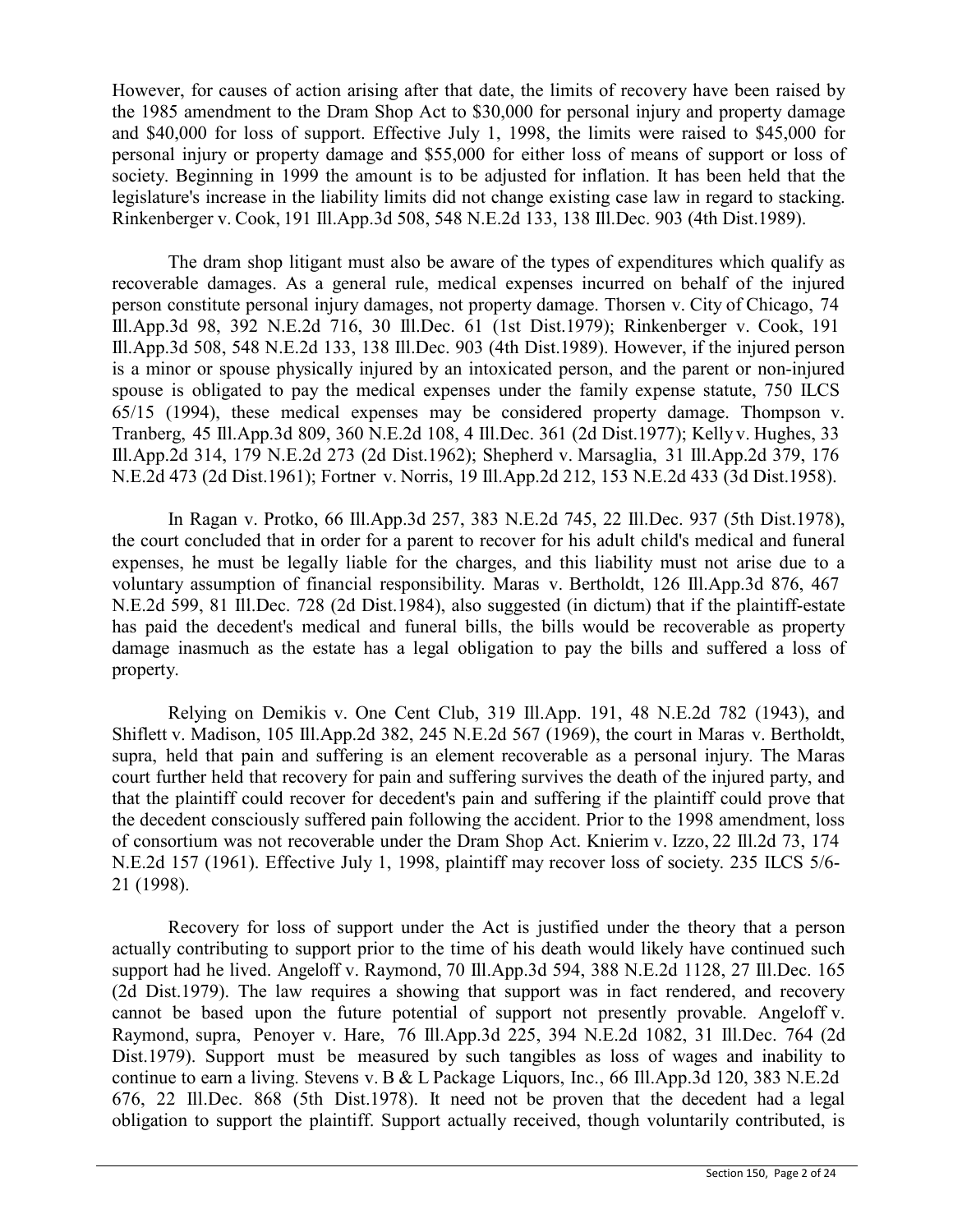sufficient and there need not be a legal claim to support. Robertson v. White, 11 Ill.App.2d 177, 136 N.E.2d 550 (1st Dist.1956).

Services rendered by a wife in performance of her household and domestic duties do not constitute a loss of means of support under the Act. Although there is a language in Weiner v. Trasatti, 19 Ill.App.3d 240, 311 N.E.2d 313 (1st Dist.1974), suggesting that domestic services are a means of support, the Illinois decisions since Weiner have continued to back away from that language. These courts construe the Wiener language as dicta, having no precedential value. See Farmers State Bank & Trust Co. v. Lahey's Lounge, Inc., 165 Ill.App.3d 473, 519 N.E.2d 121, 116 Ill.Dec. 531 (4th Dist.1988) (summarizing decisions); Wilberton v. Freddie's Pepper Box, Inc., 148 Ill.App.3d 319, 499 N.E.2d 615, 102 Ill.Dec. 58 (1st Dist.1986); Maras v. Bertholdt, 126 Ill.App.3d 876, 467 N.E.2d 599, 81 Ill.Dec. 728 (2d Dist.1984); Penoyer v. Hare, 76 Ill.App.3d 225, 394 N.E.2d 1082, 31 Ill.Dec. 764 (2d Dist.1979); Martin v. American Legion Post No. 784, 66 Ill.App.3d 116, 383 N.E.2d 672, 22 Ill.Dec. 864 (5th Dist.1978); Stevens v. B & L Package Liquors, Inc., 66 Ill.App.3d 120, 383 N.E.2d 676, 22 Ill.Dec. 868 (5th Dist.1978). Means of support as defined in the post Weiner decisions relates to a party's wage earning potential and does not include maternal duties and domestic chores. Note however that the cases holding loss of society is not recoverable as part of loss of support have been affected by the statutory amendment effective July 1, 1998, allowing recovery for loss of means of support.

The presumption of loss existing under the Wrongful Death Act when beneficiaries are lineal next of kin does not exist under the Dram Shop Act. Howlett v. Doglio, 402 Ill. 311, 83 N.E.2d 708 (1949); Knierim v. Izzo, 22 Ill.2d 73, 174 N.E.2d 157 (1961).

In addition to those statutory amendments noted above, other amendments of significance to the Dram Shop Act occurred in 1965, 1971, 1986 and 1998. The 1965 Amendment allowed a person who was injured in means of support to maintain a loss of support action in his own name, even if the person providing the support was alive at the time the action was brought. Prior to 1965, the person providing the support was a necessary party in such cases. See Simmons v. Hendricks, 32 Ill.2d 489, 207 N.E.2d 440 (1965).

The 1971 amendment eliminated the words "in whole or in part" from the first sentence of the Act. Prior to the 1971 amendment, liability was imposed upon any defendant who "by selling or giving alcoholic liquor has caused the intoxication, in whole or in part, of such person ..." Thus, a dram shop plaintiff must now prove that the defendant dram shop "caused" the intoxication of the allegedly intoxicated person. The amendment established a requirement that the charged defendant must have done more than furnish a negligible amount of intoxicating liquor. Kingston v. Turner, 115 Ill.2d 445, 457; 505 N.E.2d 320, 325; 106 Ill.Dec. 14, 19 (1987); Caruso v. Kazense, 20 Ill.App.3d 695, 697, 313 N.E.2d 689, 691 (3d Dist.1974); Nelson v. Araiza, 69 Ill.2d 534, 372 N.E.2d 637, 14 Ill.Dec. 441 (2d Dist.1977); Henry v. Bloomington Third Ward Community Club, 89 Ill.App.3d 106, 411 N.E.2d 540, 44 Ill.Dec. 418 (4th Dist.1980). However, more than one dram shop can be liable if more than one "caused" the intoxication. Thompson v. Tranberg, 45 Ill.App.3d 809, 812; 360 N.E.2d 108, 111; 4 Ill.Dec. 361, 364 (2d Dist.1977).

A 1986 amendment provides that anyone at least 21 years old, who pays for a hotel or motel room or facility knowing that such place is to be used by anyone under 21 for the unlawful consumption of liquor and such consumption causes the intoxication of the person under 21, shall be liable to anyone who is injured by the intoxicated person. 235 ILCS 5/6-21.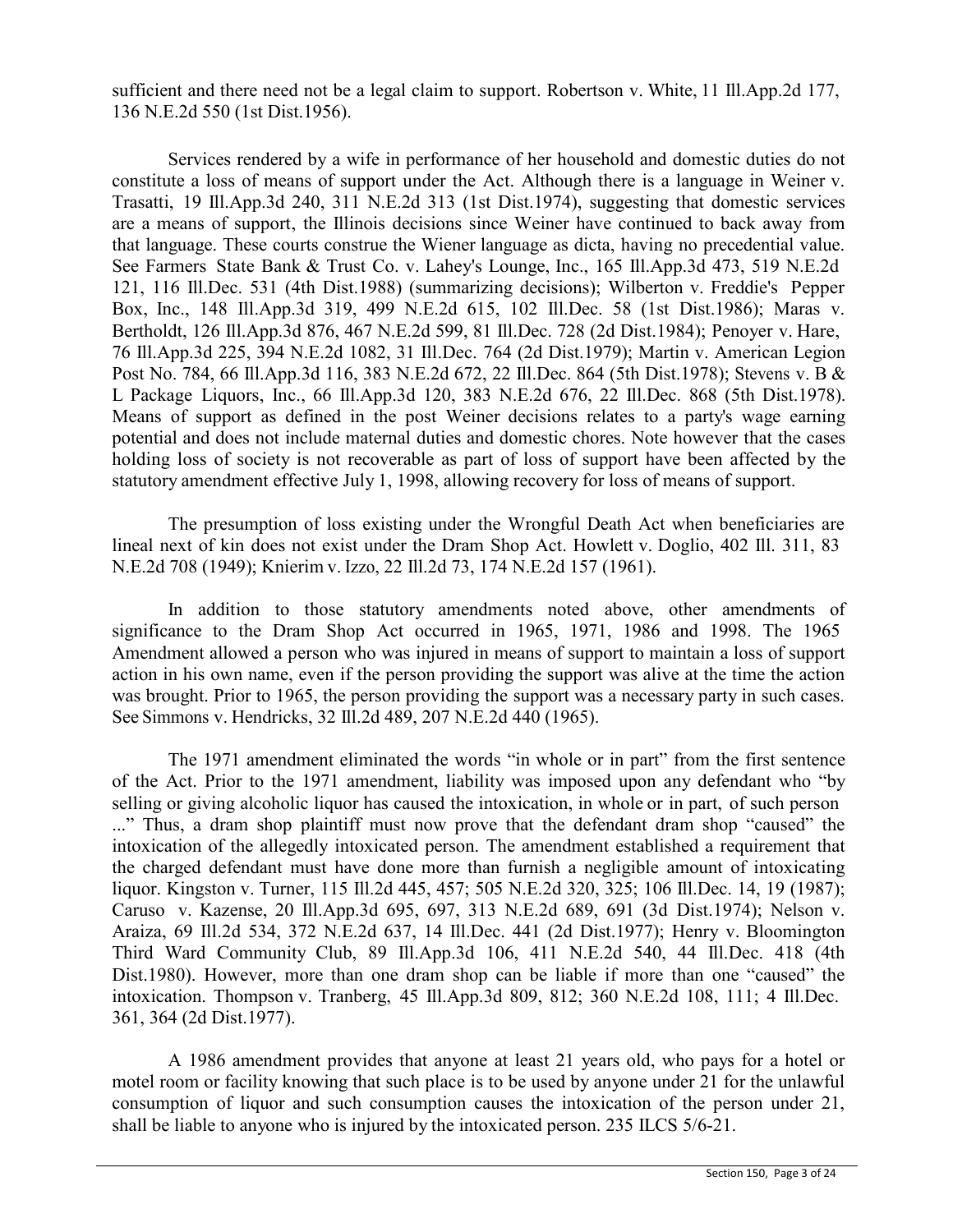The 1998 amendment increased the limits, provided for limit "indexing" and allowed for recovery for loss of means of support. The definition of loss of means of support is identical to the language of IPI 31.11. The Dram Shop Act itself contains a one-year limitations period. 235 ILCS 5/6-21 (1998). This restriction is statutory and not subject to the general provisions of the Limitations Act (735 ILCS 5/13-101 et seq. (1994)). The dram shop limitations period is not tolled for injuries to minors. Seal v. American Legion Post No. 492, 245 F.2d 908 (7th Cir.1957); Lowrey v. Malkowski, 20 Ill.2d 280, 170 N.E.2d 147 (1960); cert. denied, 365 U.S. 879, 81 S.Ct. 1029, 6 L.Ed.2d 191 (1961); Demchuk v. Duplancich, 92 Ill.2d 1, 440 N.E.2d 112, 64 Ill.Dec. 560 (1982). Nor is it equitably tolled merely because discovery could not be obtained because of a driver's invocation of the fifth amendment based on pending criminal charges. Bradford v. Soto, 159 Ill.App.3d 668, 512 N.E.2d 765, 111 Ill.Dec. 376 (2d Dist.1987).

The Dram Shop Act has limited extra-territorial effect. Thus, no cause of action arises under the Act for injuries occurring outside the State of Illinois, even though the gift or sale of alcoholic liquors which caused the occurrence may have occurred within this state and the person harmed is a resident of Illinois. Graham v. General U.S. Grant Post No. 2665, V.F.W., 43 Ill.2d 1, 248 N.E.2d 657 (1969); Colligan v. Cousar, 38 Ill.App.2d 392, 187 N.E.2d 292 (1st Dist.1963); Eldridge v. Don Beachcomber, Inc., 342 Ill.App. 151, 95 N.E.2d 512 (1st Dist.1950). This holding was codified by Public Act 84-1381, effective September 12, 1986, which explicitly provided that only persons injured "within this state" have a cause of action under the Dram Shop Act. However, that same amendment to the Act states that a cause of action can be maintained against any person, "licensed under the laws of this state or of any other state to sell alcoholic liquor," who sells or gives liquor "within or without the territorial limits of this state." Thus, although a prerequisite to a cause of action is that the injury occur within Illinois, a sale of liquor outside of Illinois causing injury within Illinois is now actionable under the Illinois Dram Shop Act. This 1986 amendment statutorily overrules prior cases (e.g., Wimmer v. Koenigseder, 108 Ill.2d 435, 484 N.E.2d 1088, 92 Ill.Dec. 233 (1985)) which held that no cause of action arises for injuries occurring in Illinois following the sale of alcoholic liquors outside of Illinois to Illinois residents.

An insurance carrier which has paid first party benefits to the injured victim has the right, as subrogee of an injured party, to bring an action against the responsible dram shop. Dworak v. Tempel, 17 Ill.2d 181, 161 N.E.2d 258 (1959).

An intoxicated person has no cause of action for his own injuries. Holmes v. Rolando, 320 Ill.App. 475, 51 N.E.2d 786 (4th Dist.1943); Monsen v. DeGroot, 130 Ill.App.3d 735, 475 N.E.2d 5, 86 Ill.Dec. 199 (1st Dist.1985). Contributory negligence is not a defense in dram shop cases. Merritt v. Chonowski, 58 Ill.App.3d 192, 373 N.E.2d 1060, 15 Ill.Dec. 588 (3d Dist.1978). Also, the doctrine of comparative negligence has not been recognized in a dram shop action. Reeves v. Brno, Inc., 138 Ill.App.3d 861, 486 N.E.2d 405, 93 Ill.Dec. 304 (2d Dist.1985). Furthermore, the Dram Shop Act does not create tort liability for purposes of the Contribution Act, since the liability created by the Dram Shop Act does not sound in tort. Hopkins v. Powers, 113 Ill.2d 206, 497 N.E.2d 757, 100 Ill.Dec. 579 (1986); Jodelis v. Harris, 118 Ill.2d 482, 517 N.E.2d 1055, 115 Ill.Dec. 369 (1987).

The Dram Shop Act provides the sole remedy against tavern operators and owners of tavern premises for any injury caused by an intoxicated person or in consequence of intoxication. Knierim v. Izzo, 22 Ill.2d 73, 174 N.E.2d 157 (1961); see also Hopkins v. Powers, 113 Ill.2d 206,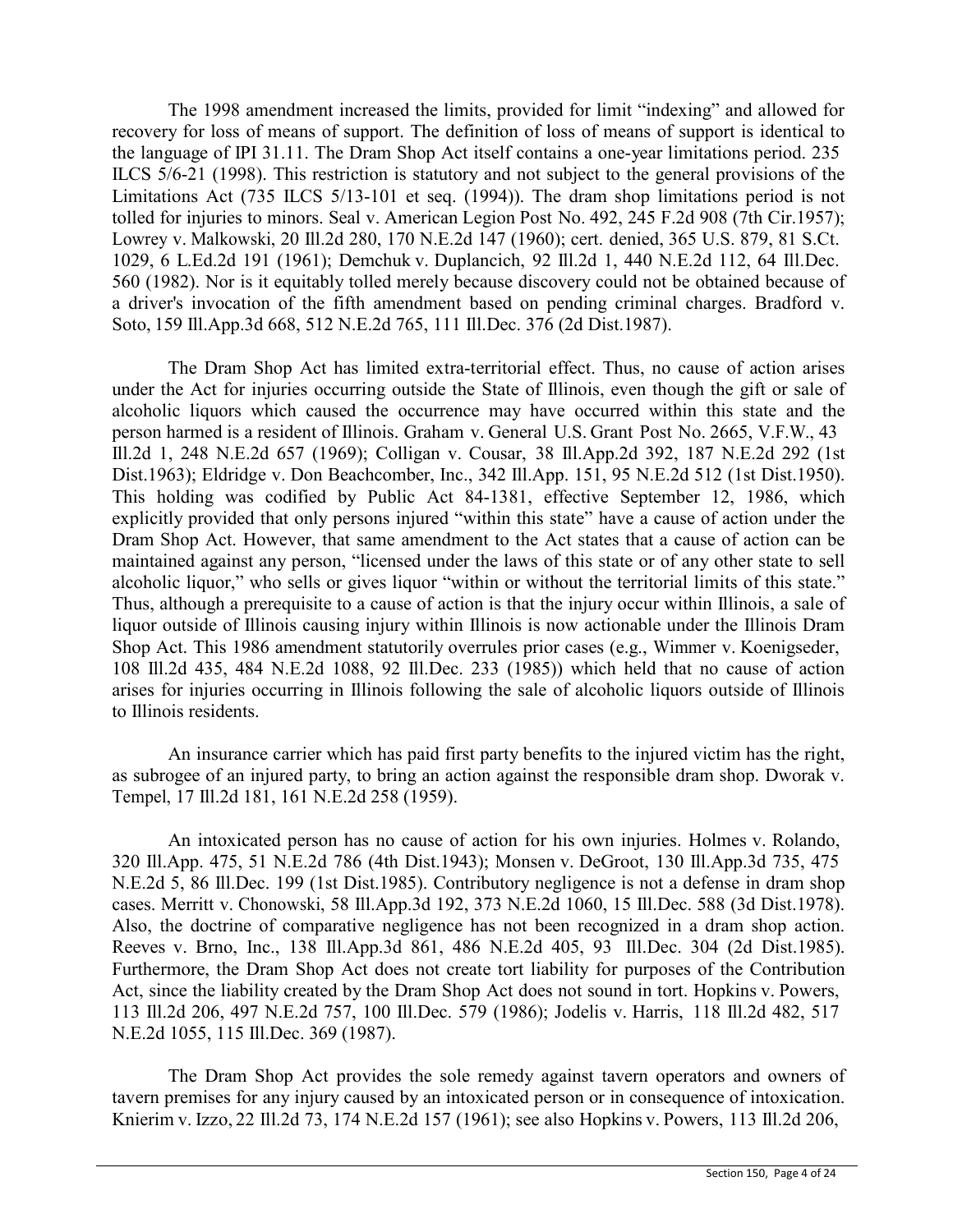497 N.E.2d 757, 100 Ill.Dec. 579 (1986). However, the Dram Shop Act does not insulate a tavern owner from all potential common law liability. Thus, a tavern keeper has a duty to see that his guests are free from annoyance of injury as much as any possessor of land must act as a reasonable man in avoiding harm to invitees from negligence or even intentional attacks of third persons. Lessner v. Hurtt, 55 Ill.App.3d 195, 371 N.E.2d 125, 13 Ill.Dec. 430 (2d Dist. 1977). It has been held that this duty of a tavern keeper to a patron is a "high duty of care." Hayes v. O'Donnell, 76 Ill.App.3d 695, 395 N.E.2d 184, 32 Ill.Dec. 237 (2d Dist. 1979). While the tavern owner's duty may decrease when the patron leaves the bar, the tavern operator is in a special relationship with third persons on his premises and has a duty to take reasonable action to protect invitees from foreseeable damages caused by third persons. St. Phillips v. O'Donnell, 137 Ill.App.3d 639, 484 N.E.2d 1209, 92 Ill.Dec. 354 (2d Dist. 1985). The tavern keeper must take reasonable affirmative action to protect against misconduct of third parties, when the danger is apparent and the circumstances are such as to put a prudent person on notice of the probability of danger. Yangas v. Charlie Club, Inc., 113 Ill.App.3d 398, 447 N.E.2d 484, 69 Ill.Dec. 267 (3d Dist. 1983). See also Osborne v. Stages Music Hall, Inc., 312 Ill.App.3d 141, 726 N.E.2d 728, 244 Ill.Dec. 753 (1st Dist. 2000).

A tavern keeper may be liable to his business invitees on the same basis as any other owner or occupier of property, even though the sale and consumption of alcoholic beverages may have been a factor in the injury. In Harris v. Gower, Inc., 153 Ill.App.3d 1035, 506 N.E.2d 624, 106 Ill.Dec. 824 (5th Dist. 1987), a complaint alleging that the tavern owners negligently removed an unconscious and intoxicated patron from the tavern and placed him in his car where he subsequently froze to death was held to state a cause of action for common-law negligence rather than negligence in the sale of intoxicating liquor, and thus was not barred by the existence of the Dram Shop Act as the exclusive remedy against tavern owners for injuries resulting from intoxication.

The two defenses which were generally recognized are commonly referred to as "complicity" and "provocation." Earlier cases based the defense of complicity on the proposition that a plaintiff cannot recover for injuries or damage inflicted by an intoxicated person when the plaintiff contributes to a material and substantial degree to the intoxication. Osinger v. Christian, 43 Ill.App.2d 480, 193 N.E.2d 872 (1st Dist. 1963); Holcomb v. Hornback, 51 Ill.App.2d 84, 200 N.E.2d 745 (4th Dist. 1964). In Nelson v. Araiza, 69 Ill.2d 534, 543; 372 N.E.2d 637, 641; 14 Ill.Dec. 441, 445 (1978), a number of inconsistent judicial definitions and applications of the complicity doctrine were "distilled" into this rule of law: "only one who actively contributes to or procures the intoxication of the inebriate is precluded from recovery." See also Parsons v. Veterans of Foreign Wars Post 6372, 86 Il.App.3d 515, 408 N.E.2d 68, 41 Ill.Dec. 722 (5th Dist. 1980). Following Nelson, there were several decisions that seemed to authorize other definitions of complicity. In Walter v. Carriage House, Hotels Ltd., 164 Ill.2d 80, 646 N.E.2d 599, 207 Ill.Dec. 33, (1995), the Supreme Court noted the bright line drawn by the Nelson court and found that IPI 150.17 did not reflect the law following Nelson. IPI 150.17 has been amended to follow Nelson.

Whether or not a plaintiff is barred by his conduct under the doctrine of complicity is generally a question of fact for the jury. Complicity is an affirmative defense which must be raised by the defendant. Goodknight v. Piraino, 197 Ill.App.3d 319, 554 N.E.2d 1, 7; 143 Ill.Dec. 208, 214 (4th Dist. 1990); cf. Darguzas v. Robinson, 162 Ill.App.3d 362, 515 N.E.2d 451, 452; 113 Ill.Dec. 642, 643 (2d Dist. 1987) (referring to the "affirmative defense of complicity").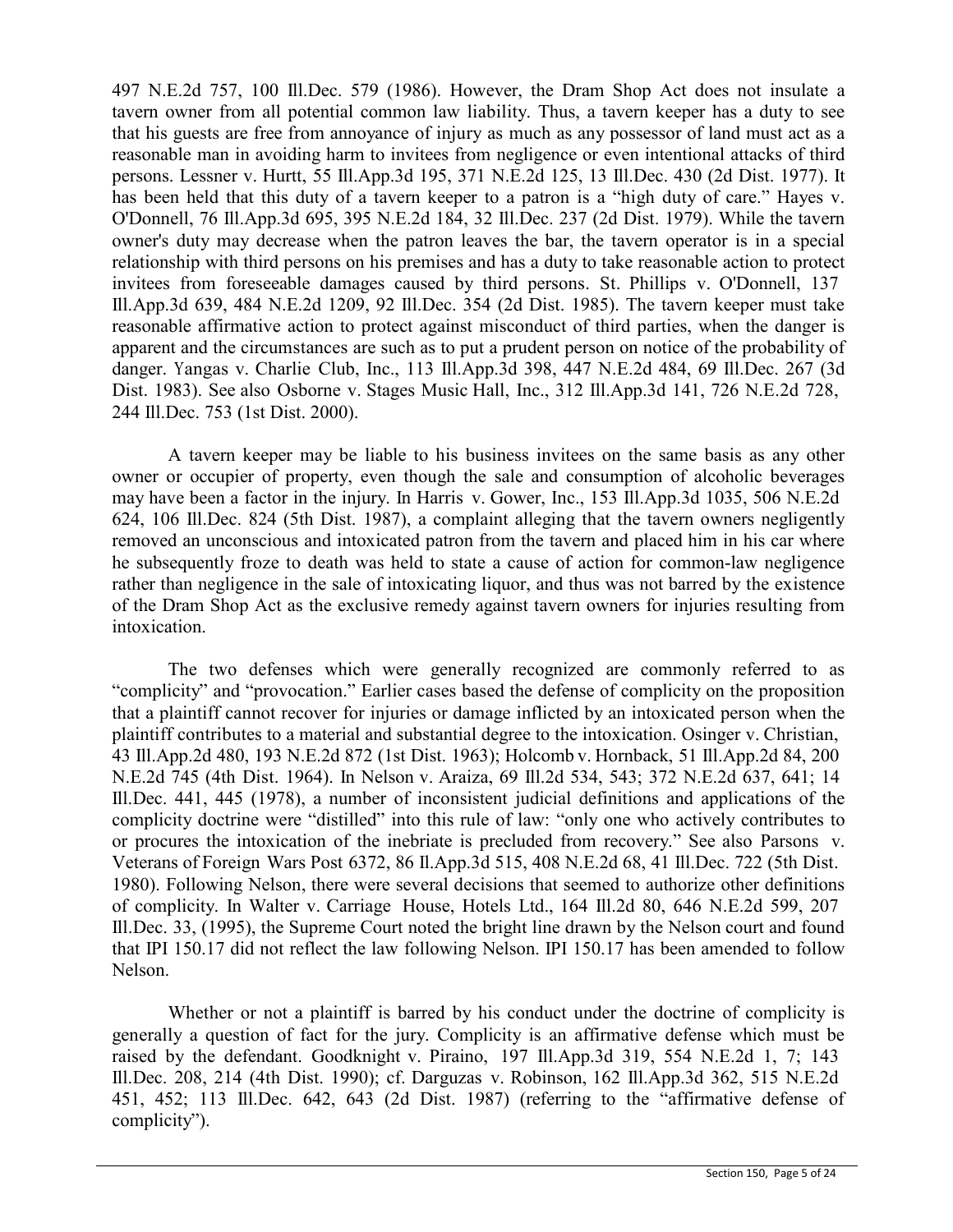Since complicity is not predicated on the plaintiff's contribution to his injury, but only upon his contribution to the intoxication, the question arises as to whether or not provocation is a defense to a claim under the Illinois Liquor Control Act. In Nelson v. Araiza, 69 Ill. 2d 534, 372 N.E.2d 637, 14 Ill.Dec. 441 (1978), the Illinois Supreme Court held that since the Illinois Liquor Control Act was not predicated on negligence, contributory negligence was not a defense in a dramshop case, and held that the doctrine of complicity was an affirmative defense under the Act. The Nelson court did not specifically address the issue of provocation. Before and after Nelson, but preceding Walter v. Carriage House Hotels, 164 Ill.2d 80, 646 N.E.2d 599, 207 Ill.Dec. 33 (1995), a variety of cases held under the old Act that provocation was an affirmative defense which must be raised by the defendant. Tresch v. Nielsen, 57 Ill.App.2d 469, 207 N.E.2d 109 (1st Dist. 1965); Williams v. Franks, 11 Ill.App.3d 937, 298 N.E. 401 (1st Dist. 1973); Aiken v. J.R.'s Lounge, Inc., 158 Ill.App.3d 834, 512 N.E.2d 130, 111 Ill.Dec. 226 (3rd Dist. 1987); Gilman v. Kessler, 192 Ill.App.3d 630, 548 N.E.2d 1371, 139 Ill.Dec. 657 (2nd Dist. 1989).

However, Galyean v. Duncan, 125 Ill.App.3d 464, 466 N.E.2d 264, 80 Ill.Dec. 812 (5th Dist. 1984), held that provocation was not a defense to the Act, refusing a defendant's proposed instructions on provocation. But see Werner v. Nebal, 377 Ill.App.3d 447, 878 N.E.2d 811, 316 Ill.Dec. 89 (1st Dist. 2007) (refusing an instruction on the issue of provocation because the facts did not warrant it, but stated that provocation is an affirmative defense under the Act.)

Charitable organizations selling liquor are liable, as is a trustee operating a dram shop pursuant to testamentary direction. Klopp v. Benevolent Protective Order of Elks, 309 Ill.App. 145, 33 N.E.2d 161 (3d Dist.1941); Moran v. Katsinas, 17 Ill.App.2d 423, 150 N.E.2d 637 (3d Dist. 1958), aff'd, 16 Ill.2d 169, 157 N.E.2d 38 (1959). However, a trustee under a land trust is not liable under the Dram Shop Act. Wendt v. Myers, 59 Ill.2d 246, 319 N.E.2d 777 (1974); Robinson v. Walker, 63 Ill.App.2d 204, 211 N.E.2d 488 (1st Dist. 1965).

Because the Dram Shop Act is designed to regulate the liquor traffic as a business, it does not apply to an individual who serves intoxicants to his guests. Cruse v. Aden, 127 Ill. 231, 20 N.E. 73 (1889); Blackwell v. Fernandez, 324 Ill.App. 597, 59 N.E.2d 342 (1st Dist. 1945). Thus, social hosts whose guests became intoxicated are not liable under the Act. Miller v. Moran, 96 Ill.App.3d 596, 421 N.E.2d 1046, 52 Ill.Dec. 183 (4th Dist. 1981); Richardson v. Ansco, Inc., 75 Ill.App.3d 731, 394 N.E.2d 801, 31 Ill.Dec. 599 (3d Dist. 1979); Heldt v. Brei, 118 Ill.App.3d 798, 455 N.E.2d 842, 74 Ill.Dec. 413 (1st Dist. 1983); Wienke v. Champaign County Grain Ass'n, 113 Ill.App.3d 1005, 447 N.E.2d 1388, 69 Ill.Dec. 701 (4th Dist. 1983); Puckett v. Mr. Lucky's, Ltd., 175 Ill.App.3d 355, 357; 529 N.E.2d 1169, 1170; 125 Ill.Dec. 93, 94 (4th Dist. 1988). The Act has also been held not to be applicable to a noncommercial supplier and employer who served intoxicating liquor to his minor employee. Martin v. Palazzolo Produce Co., 146 Ill.App.3d 1084, 497 N.E.2d 881, 100 Ill.Dec. 703 (5th Dist.1986).

Illinois does not recognize a common law action for negligently furnishing alcoholic beverages which cause intoxication and result in injury. See e.g., Puckett v. Mr. Lucky's, Ltd., 175 Ill.App.3d 355, 357-358; 529 N.E.2d 1169, 1170-1171; 125 Ill.Dec. 93, 94-95 (4th Dist. 1988) (holding that there is no common law right to recover against a tavern for giving away or selling intoxicating liquor because the Dram Shop Act provides the exclusive source of such liability); but see Quinn v. Sigma Rho Chapter of Beta Theta Pi Fraternity, 155 Ill.App.3d 231, 237; 507 N.E.2d 1193, 1197-1198; 107 Ill.Dec. 824, 828-829 (4th Dist. 1987), recognizing that the furnishing of intoxicating beverages to underage persons does not of itself create a legal duty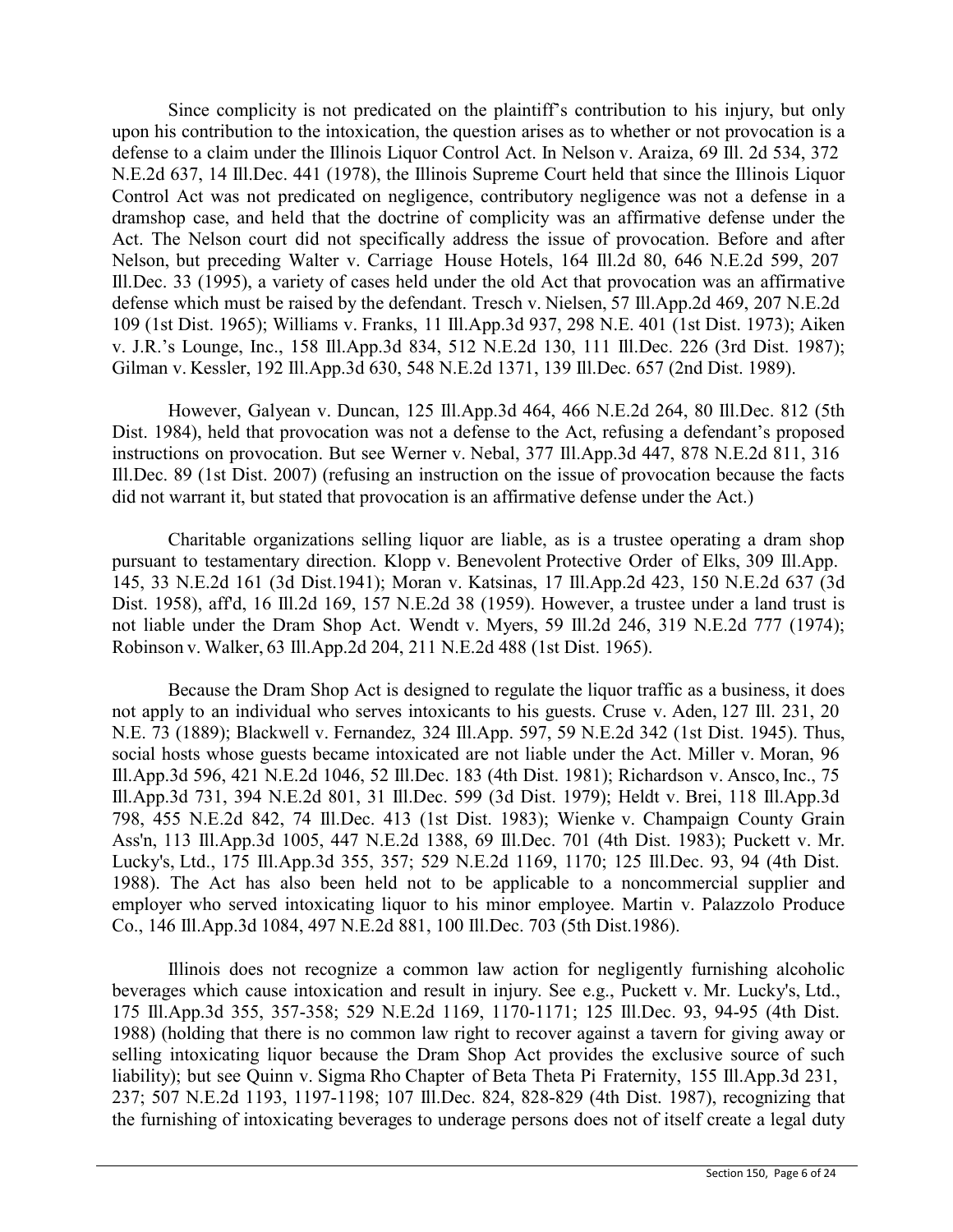necessary for the establishment of a common law negligence action, but also finding that a fraternal organization may be held liable in negligence, under appropriate circumstances, for foreseeable injuries sustained by membership applicants required to engage in illegal and excessively dangerous activities.

Comments, instructions and related notes to "in consequence" actions have been omitted in that they apply only to causes of action accruing before 9/12/85. In the event a practitioner should need to review those, they are in the 1995 edition.

Introduction revised October 2008.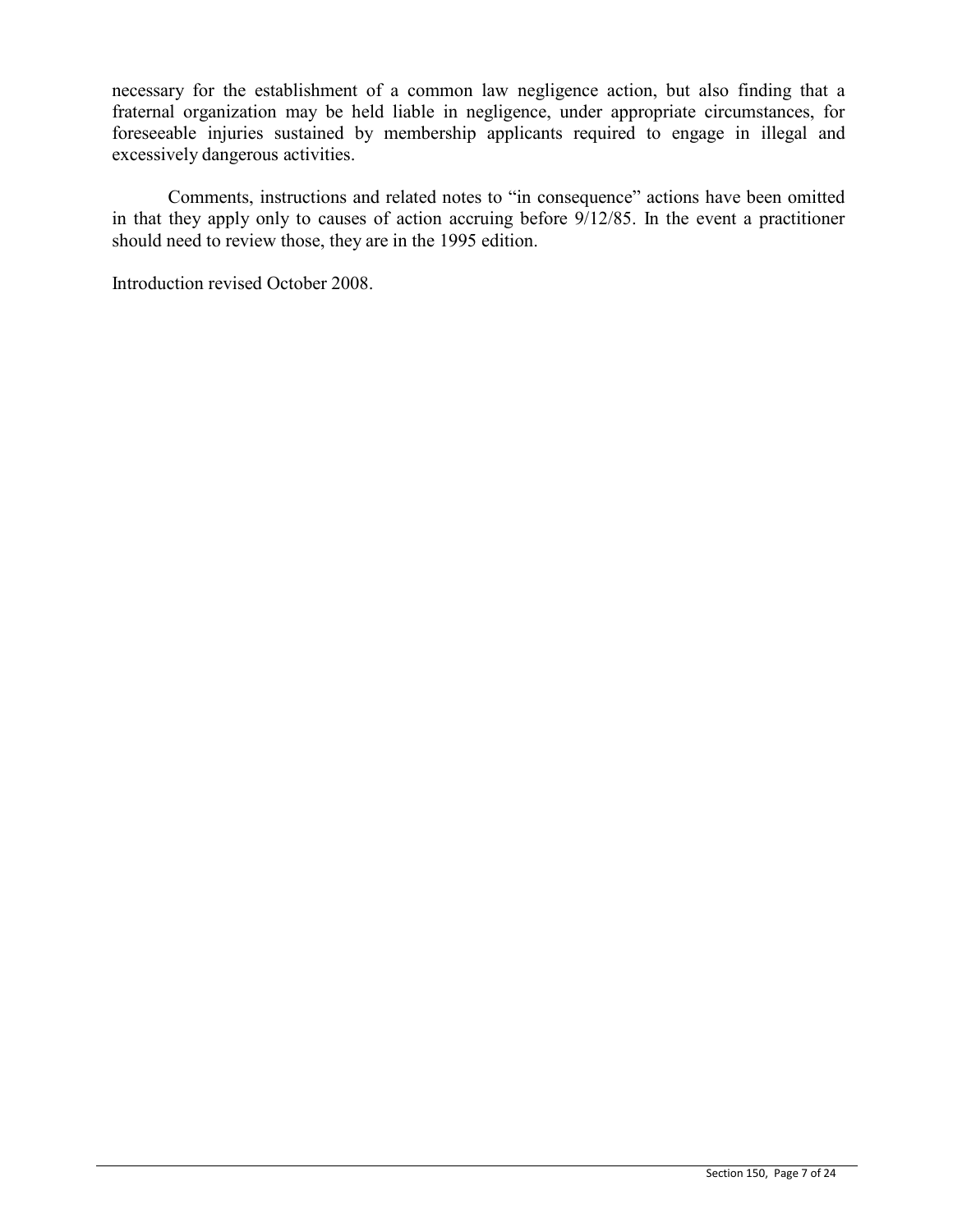#### **150.01 Dram Shop Act--Injury to Person or Property by an Intoxicated Person**

There was in force in the State of Illinois at the time of the occurrence in question a statute called the Dram Shop Act providing that every person who shall be injured in person or property by any intoxicated person as a result of his intoxication shall have a right of action [in his own name] against any person who shall, by selling or giving alcoholic liquor, have caused the intoxication of such intoxicated person.

#### **Notes on Use**

This instruction is to be used when the seller alone is sued for injury to person or property by an intoxicated person. This instruction should be given with IPI 150.02 (elements), IPI 150.15 (defining intoxicated), and, if necessary IPI 150.16 (defining alcoholic liquor). These dramshop instructions should be used with as much of IPI 30.01-30.16 on damages as is applicable under the pleadings and proof. IPI 30.01 should be changed from "have resulted from the negligence [wrongful conduct] of the defendant" to "caused by the intoxicated person."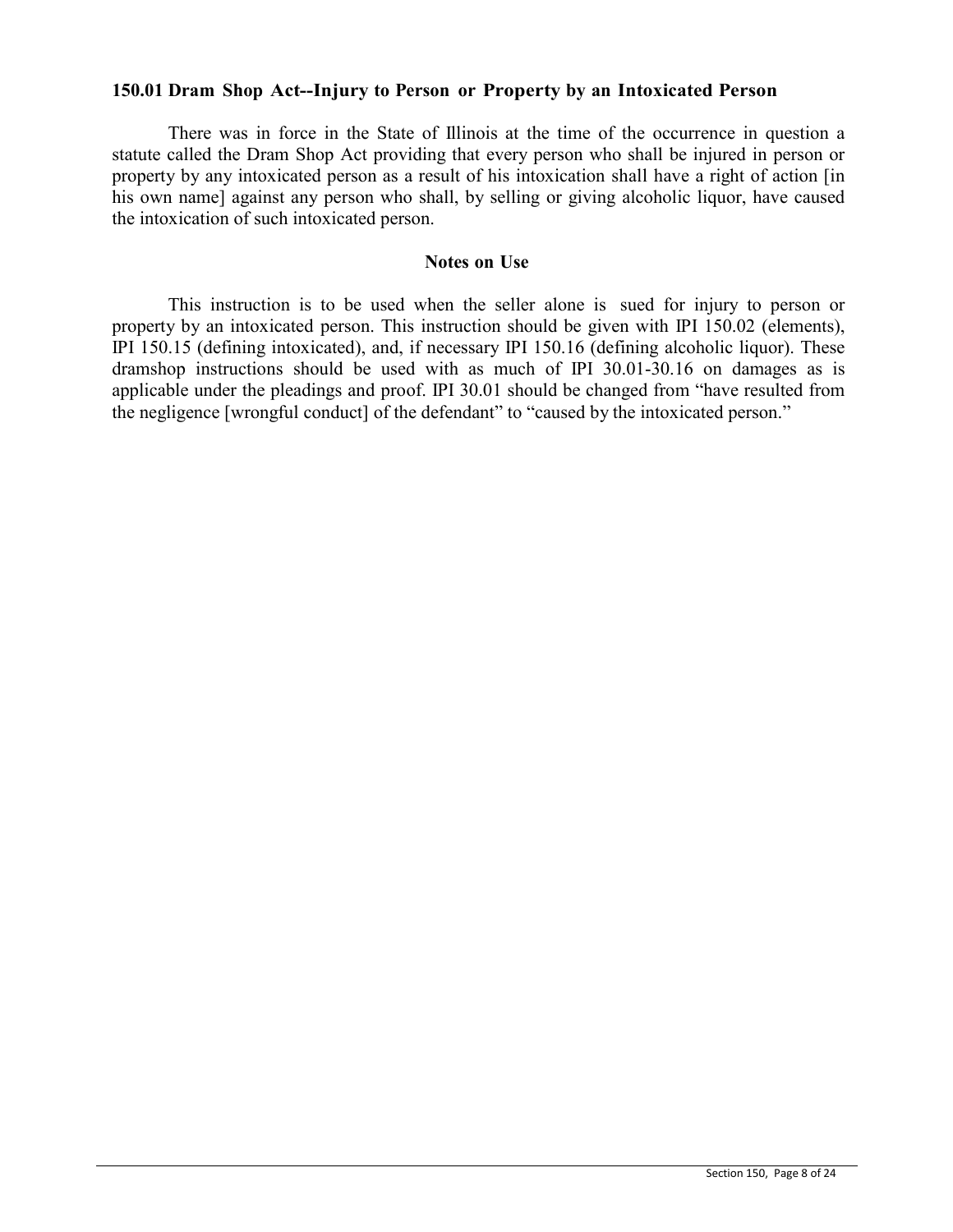#### **150.02 Dram Shop Act--Issue/Burden of Proof**

[In this lawsuit] [In Count ,] plaintiff [(name)] claims [(he/she)] is entitled to recover damages from the defendant. The plaintiff must prove:

First, [(allegedly intoxicated person)] was intoxicated at the time of the [(e.g., collision)].

Second, the defendant, his agents or servants, sold or gave intoxicating liquor consumed by [(allegedly intoxicated person)].

Third, the liquor thus consumed caused the intoxication of [(allegedly intoxicated person)].

Fourth, [(allegedly intoxicated person)]'s intoxication was at least one cause of the occurrence in question.

Fifth, as a result of the occurrence, plaintiff suffered [injury] [damage to his property].

If you find from your consideration of all the evidence that each of these propositions has been proved, then your verdict should be for the plaintiff. But if, on the other hand, you find from your consideration of all the evidence that any of these propositions has not been proved, then your verdict should be for the defendant.

Instruction and Notes on Use revised May 2009.

## **Notes on Use**

This instruction lists the elements in a cause of action against the seller alone for injury to person or property by an intoxicated person. Therefore, it is to be used with IPI 150.01. The addition of the last paragraph to this instruction is to advise the jury of the effect of their finding of the evidence and eliminates the need to give IPI 21.02 as a separate instruction.

## **Comment**

While the defendant's actions must be a "material and substantial factor" in causing the intoxication (Thompson v. Tranberg, 45 Ill.App.3d 809, 360 N.E.2d 108, 4 Ill.Dec. 361 (2d Dist. 1977)), the Illinois Supreme Court held that the use of the Thompson language in a jury instruction was "confusing," "uninstructive" and "unnecessary." Kingston v. Turner, 115 Ill.2d 445, 461; 505 N.E.2d 320, 327; 106 Ill.Dec. 14, 21 (1987). The word "causes" is not a "technical legal term requiring definition" and "has a commonly understood meaning familiar to any jurors," and therefore it was inappropriate to define it using the Thompson language. Id. at 459- 60, 505 N.E.2d at 326-327, 106 Ill.Dec. at 20, 21 (quoting in part Caruso v. Kazense, 20 Ill.App.3d 695, 697; 313 N.E.2d 689, 691 (3d Dist. 1974)). Pursuant to the Supreme Court's guidance, the word "caused" in element 3 will remain unmodified and undefined.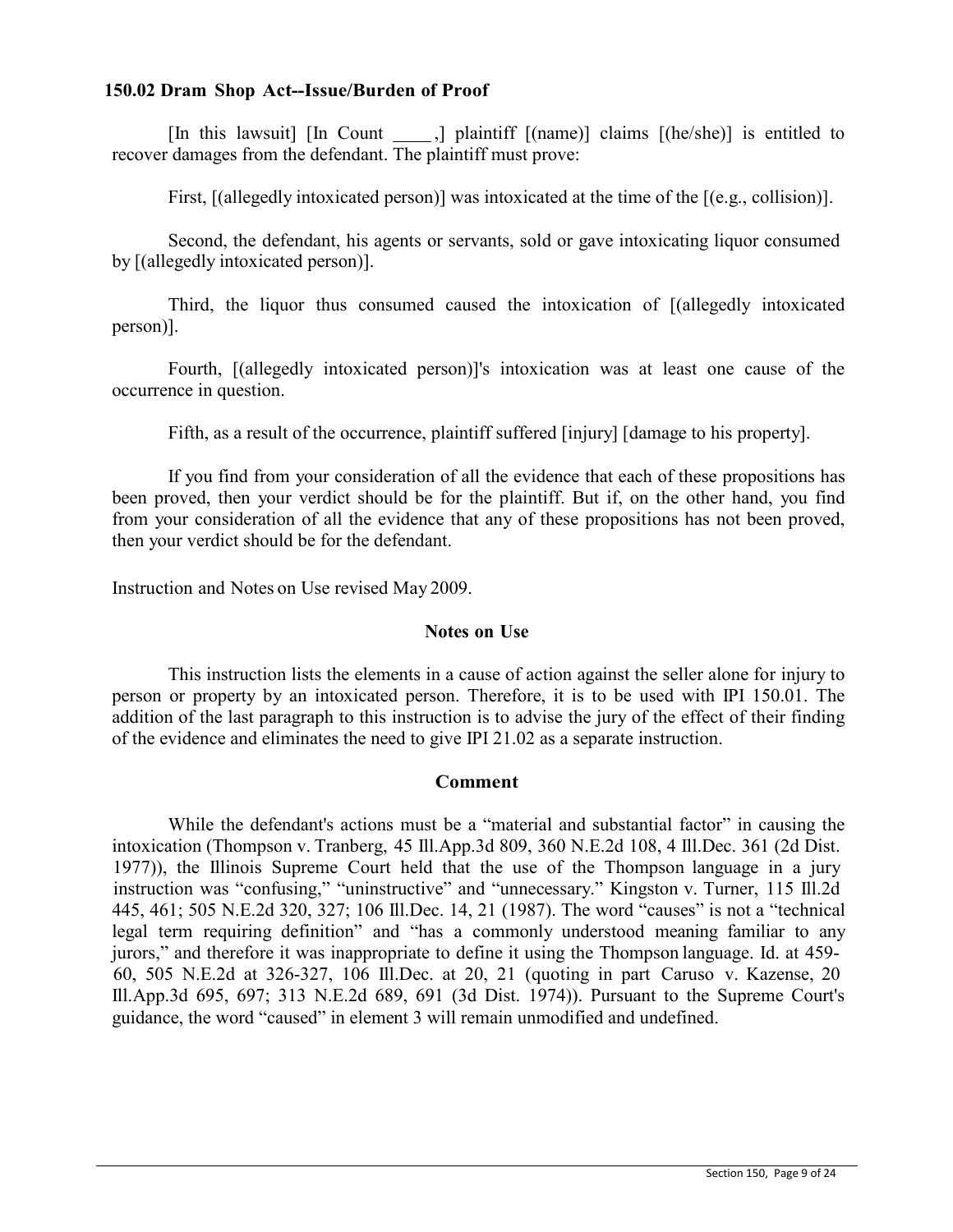## **150.03 Dram Shop Act--Injury to Means of Support by an Intoxicated Person--Seller Sued**

There was in force in the State of Illinois at the time of the occurrence in question a statute called the Dram Shop Act providing that every person who shall be injured in [means of support] [loss of society] by an intoxicated person or persons shall have a right of action against any person or persons who shall, by selling or giving alcoholic liquor, have caused the intoxication of such intoxicated person

[The suit is brought in the name of [plaintiff's name], for the exclusive benefit of [those claiming loss of support], the person(s) who claim(s) to have been injured in (his) (their) means of support, and (he) (they) (is) (are) the real (party) (parties) in interest.]

#### **Notes on Use**

This instruction is to be used when the seller alone is sued for injury to means of support or loss of society caused by an intoxicated person. A plaintiff cannot recover for both loss of society and loss of means of support.

This instruction should be given with IPI 150.04 (elements of cause of action), IPI 150.15 (defining intoxicated), IPI 150.14 (defining means of support), IPI 31.11 (defining loss of society), IPI 150.13 (damage for injury to means of support), and, if necessary, IPI 150.16 (defining alcoholic liquor).

#### **Comment**

The instruction is based on that part of 235 ILCS 5/6-21 (1998), which applies in cases of injury to means of support caused by an intoxicated person. Generally, the act of the intoxicated person must be a tort for which he would be liable at common law. Hill v. Alexander, 321 Ill.App. 406, 427, 53 N.E.2d 307, 316 (1st Dist. 1944).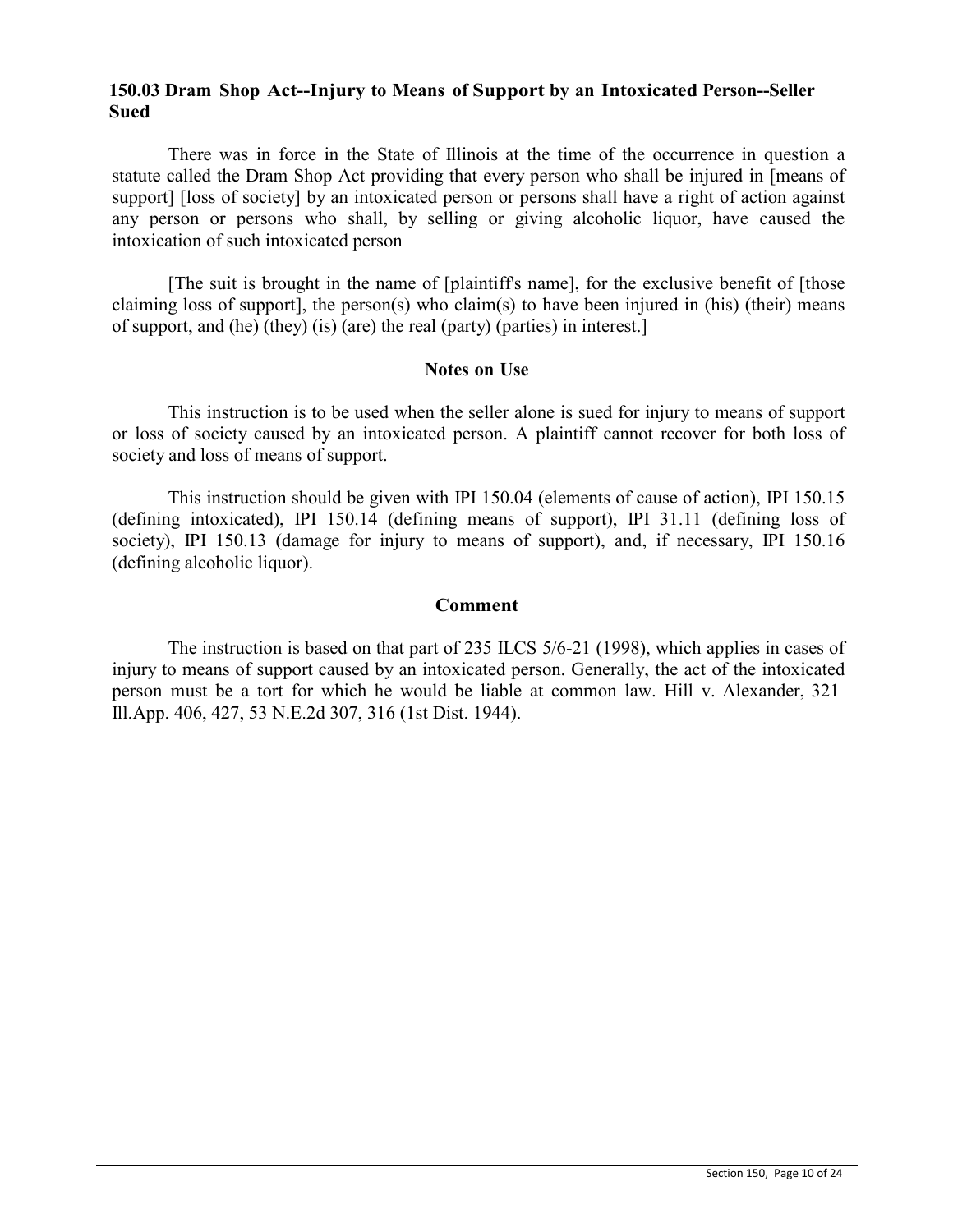## **150.04 Dram Shop Act--Issue/Burden of Proof--Loss of Means of Support or Society**

[In this lawsuit] [In Count ,] plaintiff [(name)] claims [(name)] is entitled to recover damages from the defendant. The plaintiff must prove:

First, [(allegedly intoxicated person)] was intoxicated at the time of the [(e.g., collision)].

Second, the defendant, his agents or servants, sold or gave intoxicating liquor consumed by [(allegedly intoxicated person)].

Third, the liquor consumed caused the intoxication of [(allegedly intoxicated person)].

Fourth, [(allegedly intoxicated person)]'s intoxication was at least one cause of the [injury] [death] of [(name)].

Fifth, as a result of the occurrence, [plaintiff's name] [names of real parties in interest] [has] [have] suffered [injury to [his] [their] means of support] [a loss of society].

If you find from your consideration of all the evidence that each of these propositions has been proved, then your verdict should be for the plaintiff. But if, on the other hand, you find from your consideration of all the evidence that any of these propositions has not been proved, then your verdict should be for the defendant.

Instruction and Notes on Use revised May 2009.

## **Notes on Use**

This instruction defines the elements necessary to be proved when a seller alone is sued for injury to means of support or loss of society caused by an intoxicated person. It should be given with IPI 150.03. The addition of the last paragraph to this instruction is to advise the jury of the effect of their finding of the evidence and eliminates the need to give IPI 21.02 as a separate instruction. If loss of society is an issue, IPI 31.11 should be used.

## **Comment**

See Comment to IPI 150.02.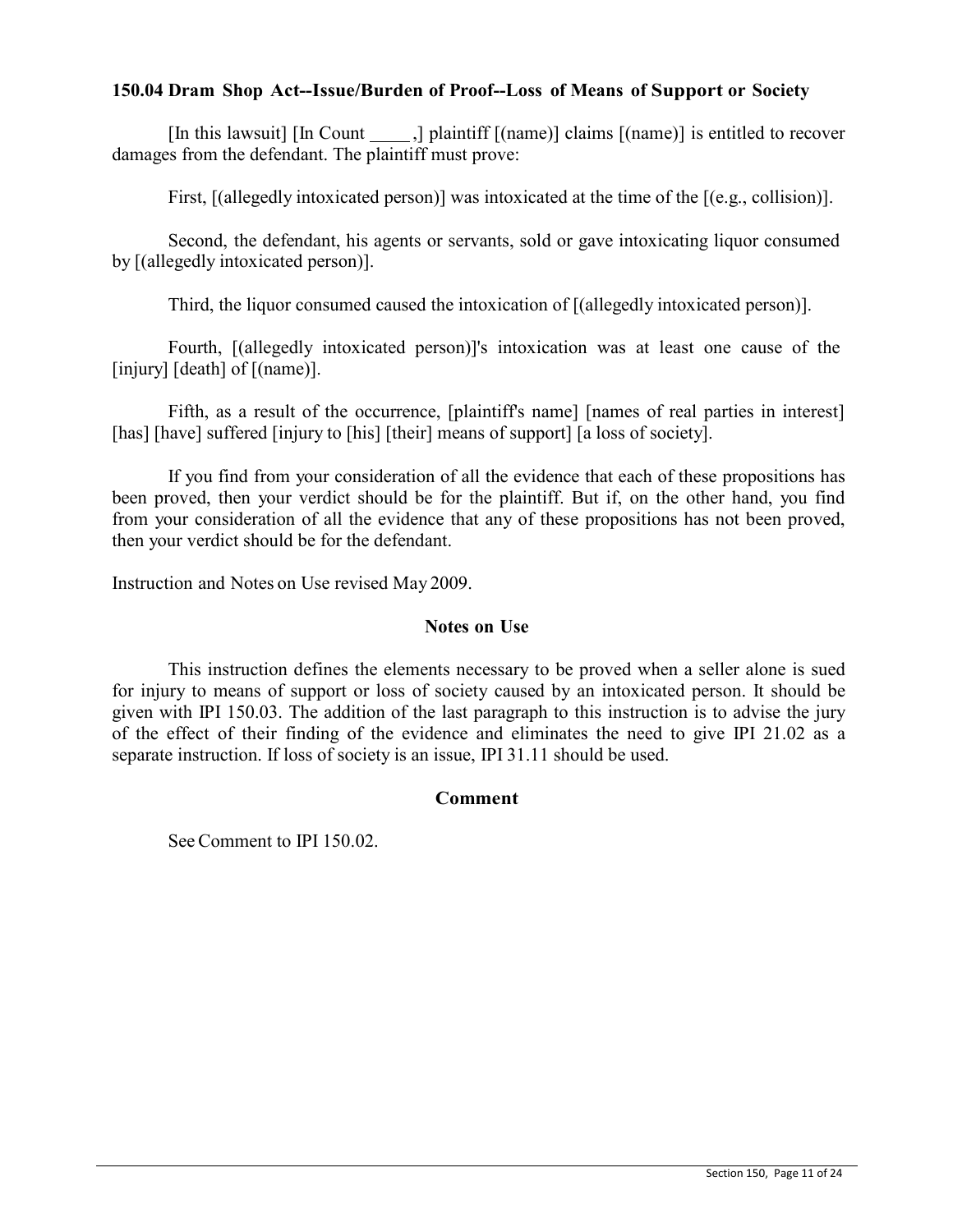## **150.07 Dram Shop Act--Joint Liability of Owner, Lessor, etc.**

The Dram Shop Act also provides that any person owning, renting, leasing or permitting the occupation of any building or premises, and having knowledge that alcoholic liquors are to be sold therein or who, having leased the same for other purposes, shall knowingly permit the sale therein of alcoholic liquors that have caused the intoxication of any person, shall be liable jointly with the person selling or giving alcoholic liquors.

#### **Notes on Use**

This instruction is to be used where both seller and another (such as the owner, lessor, etc.) are sued. It should be given with other instructions according to the theory of liability. For example:

(a) Injury to person or property by an intoxicated person, give with IPI 150.01 and IPI 150.09.

(b) Injury to means of support by an intoxicated person, give with IPI 150.03 and IPI 150.11.

Pursuant to an amendment to the Dram Shop Act, effective September 12, 1985, there is no cause of action under the Act for loss of means of support to dependents of the intoxicated person himself or by any person claiming to be supported by such intoxicated person.

In addition, in all three instances use IPI 150.15 (defining intoxicated) and, if necessary, IPI 150.16 (defining alcoholic liquor). Finally, if the injury is to means of support, IPI 150.14 (defining means of support) and IPI 150.13 (damages for means of support) should also be given. IPI 31.11 (defining loss of society) should be given if that is the loss claimed.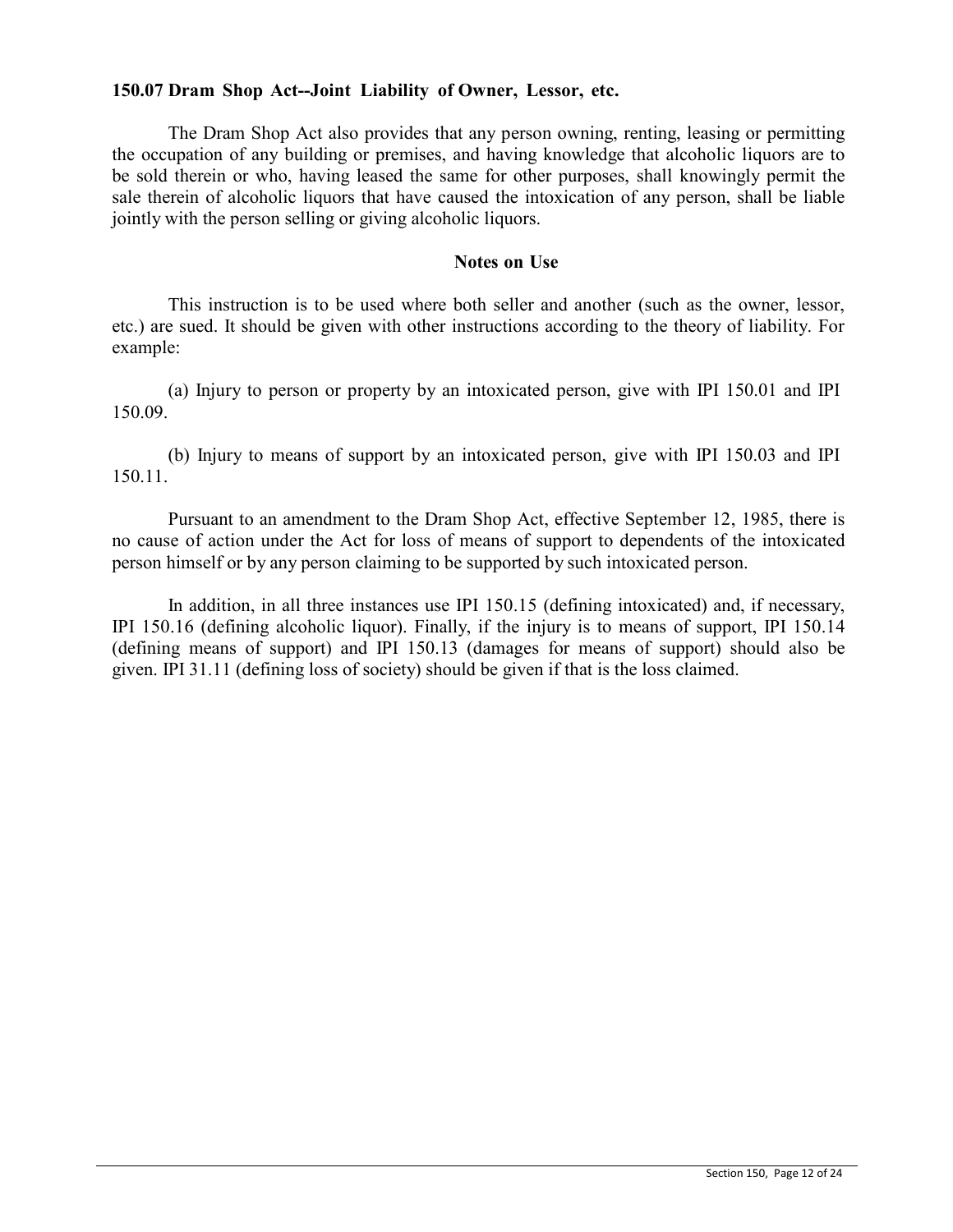## **150.08 Dram Shop Act--Injury to Person or Property--Only Owner, Lessor, etc. Sued-- Statutory Provisions**

There was in force in the State of Illinois at the time of this occurrence a statute called the Dram Shop Act providing that any person owning, renting, leasing or permitting the occupation of any building or premises and having knowledge that alcoholic liquors were to be sold therein, or who having leased the same for other purposes, shall knowingly permit the sale therein of alcoholic liquors, and if the sale or gift of alcoholic liquors in those premises has caused the intoxication of any person, then every person injured in person or property by the intoxicated person shall have a right of action [in (his)(her) own name] against the person owning, renting, leasing or permitting the premises to be so used for the sale or gift of alcoholic liquors.

#### **Notes on Use**

This instruction is to be used where the owner or another alone is sued for injury to person or property caused by an intoxicated person. It should be given with IPI 150.09 (elements of the cause of action), IPI 150.15 (defining intoxicated) and, if necessary, IPI 150.16 (defining alcoholic liquor). These dramshop instructions should be used with as much of IPI 30.01-30.16 on damages as is applicable under the pleadings and proof. IPI 30.01 should be changed from "have resulted from the negligence [wrongful conduct] of the defendant" to "caused by the intoxicated person."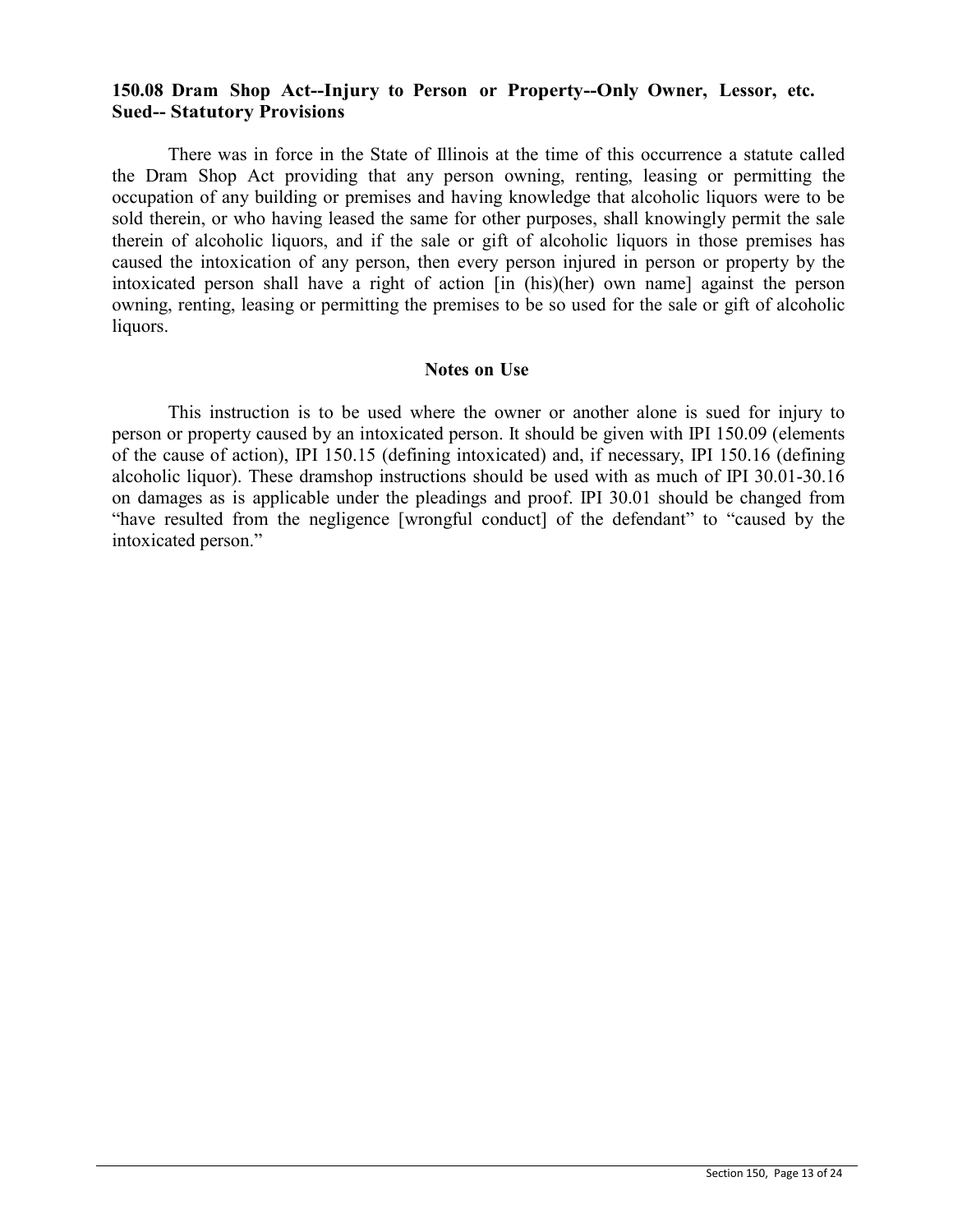## **150.09 Dram Shop Act--Burden of Proof--Injury to Person or Property by an Intoxicated Person--Tavern Operator and Property Owner Both Sued**

[In this lawsuit] [In Count  $\qquad$ ] plaintiff  $[(name)]$  claims  $[(name)]$  is entitled to recover damages from the defendant. The plaintiff must prove:

First,  $[$ (name of intoxicated person) $]$  was intoxicated at the time of the  $[$ (e.g., collision) $]$ .

Second, the defendant [(tavern operator)], or his agents or servants, sold or gave intoxicating liquors consumed by [(name of intoxicated person)].

Third, the liquor thus consumed caused the intoxication of [(name of intoxicated person)].

Fourth, [(intoxicated person)] intoxication was at least one cause of the occurrence in question.

Fifth, as a result of the occurrence, plaintiff suffered [injury] [damage to his property].

In the case against the defendant [name of property owner], the plaintiff has the burden of proving all the foregoing foregoing propositions and also must prove the further proposition that the defendant [name of property owner] [either] [owned], [rented], [leased] [or] [permitted the occupation of] the premises [knowing that alcoholic liquors were to be sold there] [or] [although (owning), (renting), (leasing) (or) (permitting the occupation of) the premises for purposes other than selling alcoholic liquors, knowingly permitted them to be sold there].

## **Notes on Use**

This instruction lists the elements which must be proved in a suit for injury to person or property by an intoxicated person.

The instruction should be given with IPI 150.07 if the owner and seller are sued jointly. In that case identify the defendants by name in elements two and three.

The instruction should be given with IPI 150.08 if the owner is sued alone. In that case omit the bracketed material in element three.

These dramshop instructions should be used with as much of IPI 30.01-30.16 on damages as is applicable under the pleadings and proof. IPI 30.01 should be changed from "have resulted from the negligence [wrongful conduct] of the defendant" to "caused by the intoxicated person." You must also use an appropriate "effects of finding" instruction (i.e. 20.02) and a conclusion  $(i.e. 20.02(b)$  or 150.17) if complicity is plead.

## **Comment**

See Comment to IPI 150.02.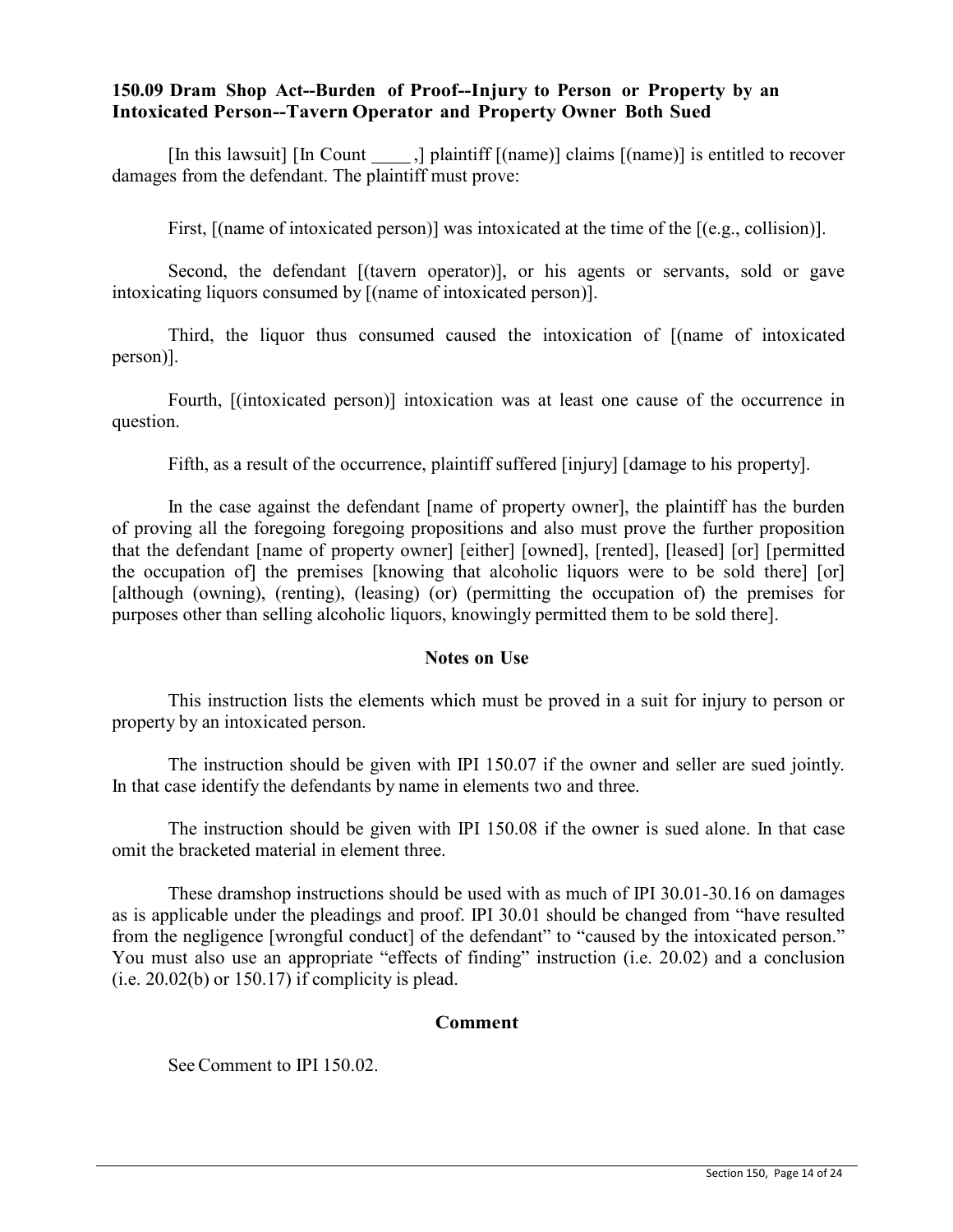## **150.10 Dram Shop Act--Injury to Means of Support--Loss of Society--Only Owner, Lessor, etc. Sued**

There was in force in the State of Illinois at the time of the occurrence in question a statute called the Dram Shop Act providing that every person who shall [be injured in means of support] [suffer a loss of society] by an intoxicated person shall have a right of action against any person owning, renting, leasing or permitting the occupation of any building or premises and having knowledge that alcoholic liquors were to be sold therein or who having leased the same for other purposes shall knowingly permit the sale therein of alcoholic liquors that have caused the intoxication of such intoxicated person.

[The suit is brought in the name of [plaintiff's name] for the exclusive benefit of [those claiming loss of support], the person(s) who claim(s) to have been injured in (his) (their) means of support, and (he) (they) (is) (are) the real (party) (parties) in interest.]

#### **Notes on Use**

This instruction is to be used where the owner or lessor alone is sued for injury to means of support by the intoxicated person.

This instruction should be given with IPI 150.11.

In addition, it should be used with IPI 150.15 (defining intoxicated), IPI 150.14 (defining means of support), and IPI 150.13 (damages for injury to means of support), and, if necessary, IPI 150.16 (defining alcoholic liquors).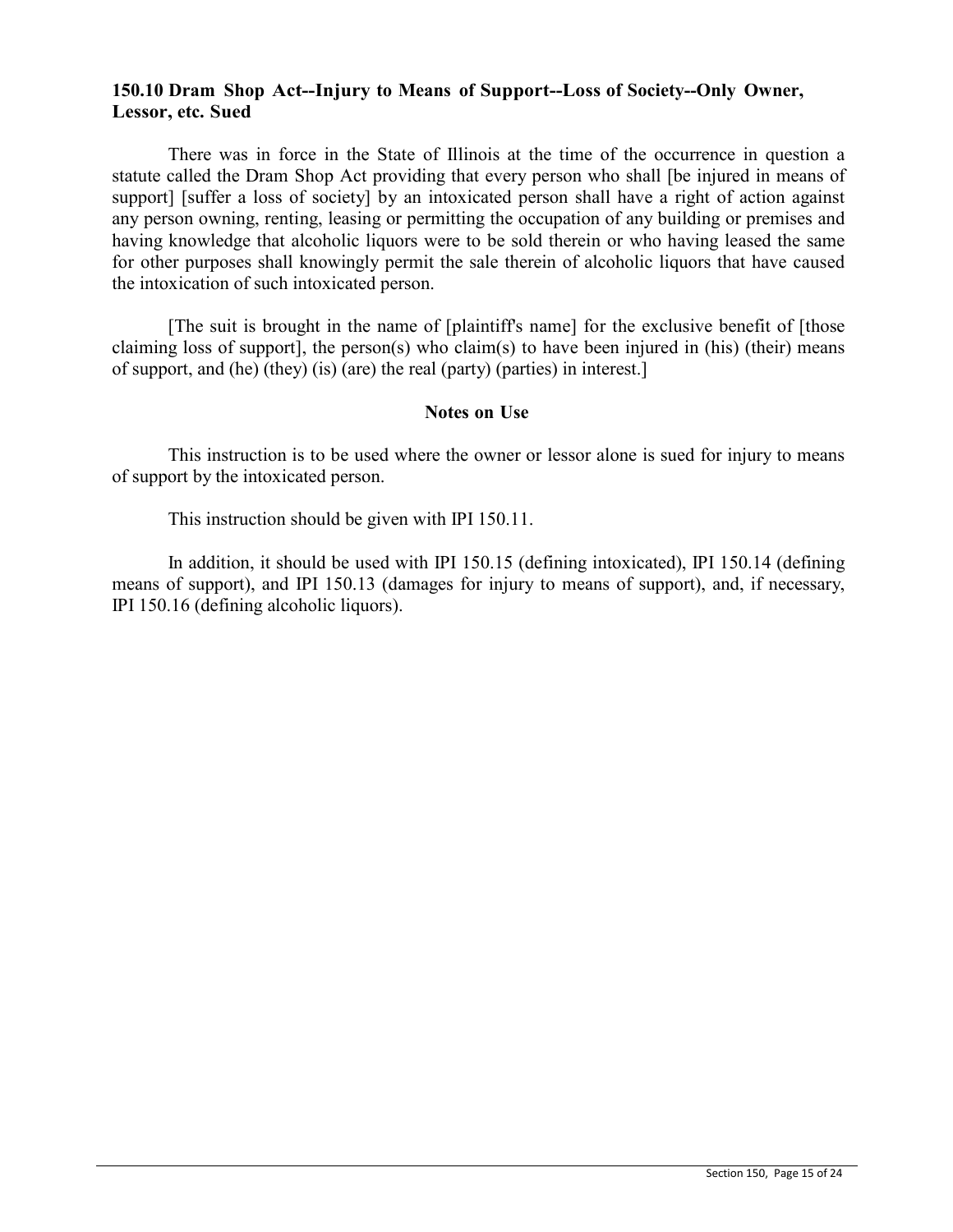## **150.11 Dram Shop Act--Burden of Proof--Injury to Means of Support by an Intoxicated Person--Tavern Operator and Property Owner Both Sue**d

[In this lawsuit] [In Count  $\qquad$ ], plaintiff  $[(name)]$  claims  $[(name)]$  is entitled to recover damages from the defendant. The plaintiff must prove:

First, [(name of intoxicated person)] was intoxicated at the time of the [(e.g., collision)].

Second, the defendant [(tavern operator)], or his agents or servants, sold or gave intoxicating liquors consumed by [(name of intoxicated person)].

Third, the liquor thus consumed caused the intoxication of [(name of intoxicated person)].

Fourth, [(intoxicated person)] intoxication was at least one cause of [(injured person)]'s [injury] [death].

Fifth, as a result of the occurrence, [(plaintiff's name)] [one or more of the following: [(names of real parties in interest)]] [has] [have] suffered [injury] [to (his) (their) means of support] [damage to his property].

In his case against the defendant [name of property owner], the plaintiff has the burden of proving all of the foregoing propositions and also must prove the further propositions that the defendant [name of property owner] [either] [owned], [rented], [leased] [or] [permitted the occupation of] the premises knowing that alcoholic liquors were to be sold there [or] [although (owning), (renting), (leasing) (or) (permitting the occupation of) the premises for purposes other than selling alcoholic liquors, knowingly permitted them to be sold there].

## **Notes on Use**

This instruction sets forth the elements in a cause of action for injury to means of support or loss of society by the intoxication of a person.

The instruction should be given with IPI 150.07 if the owner and seller are sued jointly.

The instruction should be given with IPI 150.10 if the owner is sued alone. IPI 31.11 (defining loss of society) should be given if that is the loss claimed. Appropriate effect of findings instruction and a concluding paragraph are also required.

## **Comment**

See Comment to IPI 150.02.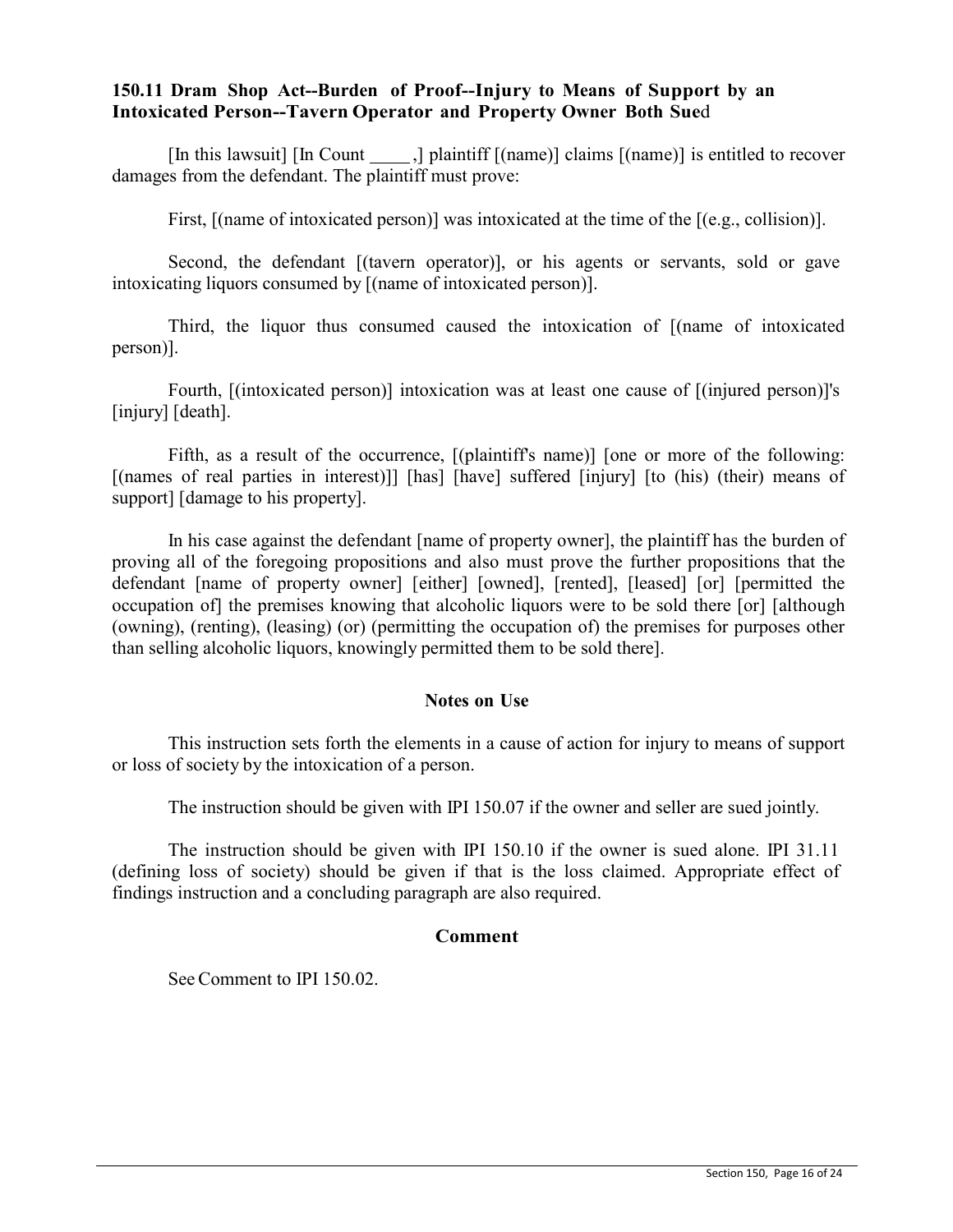## **150.13 Dram Shop Act--Damages--Apportionment--Means of Support--Loss of Society**

If you decide for the plaintiff on the question of liability, you must then fix the total amount of money which will reasonably and fairly compensate the person[s] you find [has] [have] suffered [loss to [his] [their] means of support] [for their loss of society], for such loss.

[You should also state the proportions in which the amount shall be distributed among those persons.]

#### **Notes on Use**

Use the second paragraph if more than one person claims loss of support and if plaintiff requests that the jury apportion the damages. In that case, a verdict form must also be submitted which includes the names of the claimants and a line for each on which the jury can fill in the amount awarded to that person. The Committee recommends that the verdict form use dollar amounts rather than percentages.

IPI 41.04 may be used with this instruction if there are two or more defendants.

IPI 150.14 should be used to define means of support. IPI 31.11 defines loss of society.

#### **Comment**

Prior to the September 12, 1985, amendment to the Dram Shop Act, the amount that can be recovered for loss of support resulting from an injury to the person furnishing support is an aggregate of \$20,000. Under the September 12, 1985, amendment, the amount that can be recovered for loss of support resulting from an injury to the person furnishing support is an aggregate of \$40,000. Effective on July 1, 1998, this was raised to \$55,000 and added an alternative to recover loss of society but not both. This is true regardless of the fact that several persons claim loss of support. See Moran v. Katsinas, 16 Ill.2d 169, 157 N.E.2d 38 (1959).

No special instructions as to the dollar limits on recovery may be given the jury. 235 ILCS 5/6-21 (1994).

235 ILCS 5/6-21 (1998) provides in part that the amount awarded, "shall be distributed to such persons in the proportions determined by the judgment or verdict rendered in the action." Therefore, because of the inclusion of the words "or verdict," it seems proper either for the jury in its verdict or the court after the verdict to allocate the sum among the persons claiming loss of support. The defendant or defendants cannot object that the jury has not made an allocation because this determination is a matter between the beneficial plaintiffs in which the defendants have no real interest. Peters v. Kamiczaitis, 161 Ill.App. 575 (3d Dist. 1911).

A jury may not return a verdict apportioning damages between joint defendants, as for example, between the first tavern and the last tavern where the intoxicated person was served liquor. Schwehr v. Badalamenti, 14 Ill.App.2d 128, 134-136; 143 N.E.2d 558, 561-562 (4th Dist. 1957).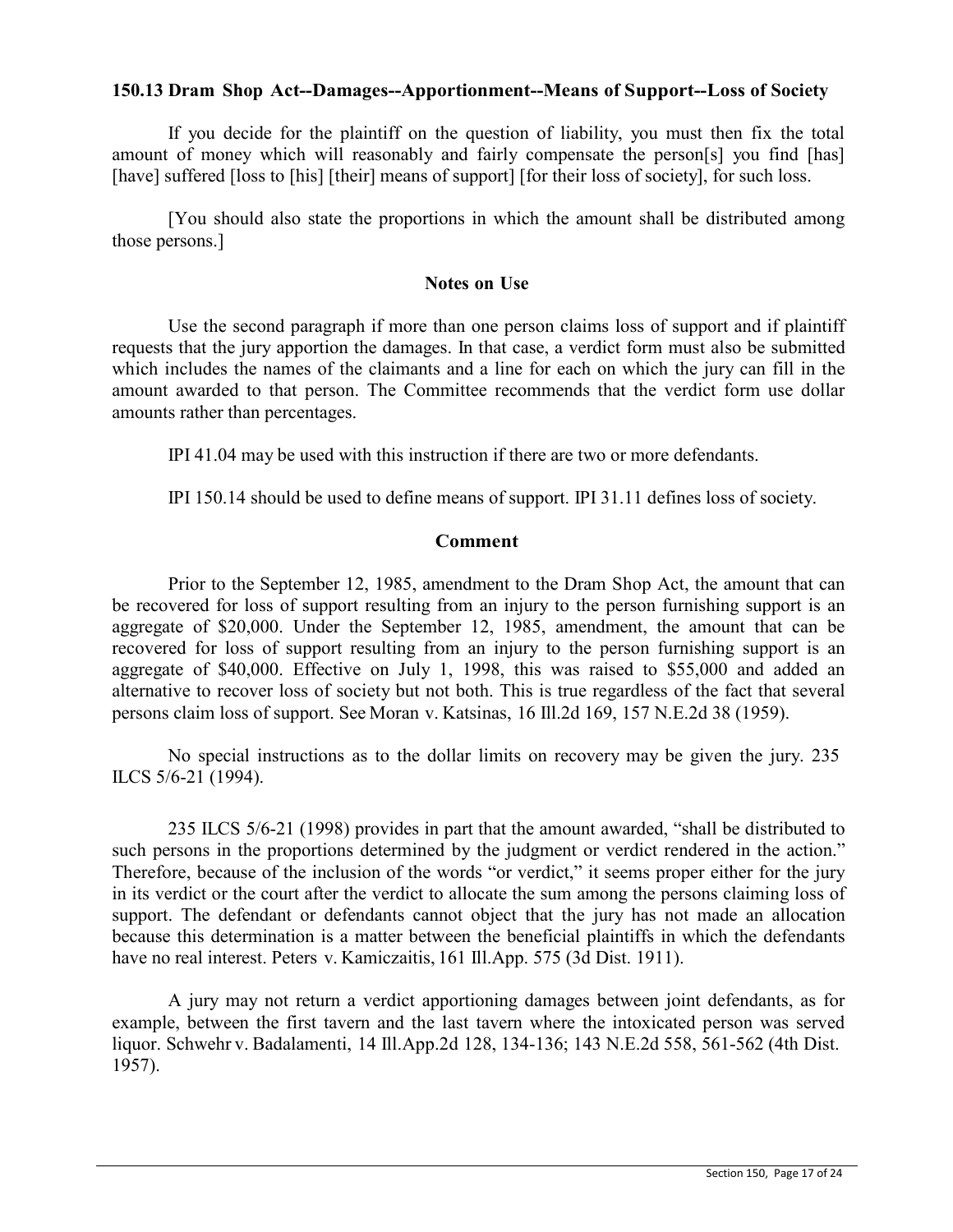#### **150.14 Dram Shop Act--"Means of Support"--Defined**

The phrase, "means of support" includes the necessities of life, and comforts as well. Whatever lessens or impairs the ability to supply the necessities of life and suitable comforts which might reasonably be expected from the person who furnished support, considering his occupation and capacity for earning money, may be regarded as lessening or impairing the "means of support" referred to in these instructions.

#### **Comment**

Under the September 12, 1985, amendment to the Dram Shop Act, there is no cause of action remaining under the Act for loss of means of support to dependents of the intoxicated person himself or by any person claiming to be supported by such intoxicated person. For causes of action arising after that amendment, therefore, this instruction only has applicability for loss of means of support caused by an intoxicated person.

In McMahon v. Sankey, 133 Ill. 636, 24 N.E. 1027 (1890), the court approved an instruction similar to this one and also approved deleting from another instruction the question of whether the person injured in means of support was financially independent. No definite basis for estimating damages need be proved, nor need there be a legal liability for support. Pearson v. Renfro, 320 Ill.App. 202, 50 N.E.2d 598 (2d Dist. 1943) (injured sons contributed to parent's household expenses); Herring v. Ervin, 48 Ill.App. 369 (3d Dist. 1892).

Possible prospective support is not sufficient. See the Introduction.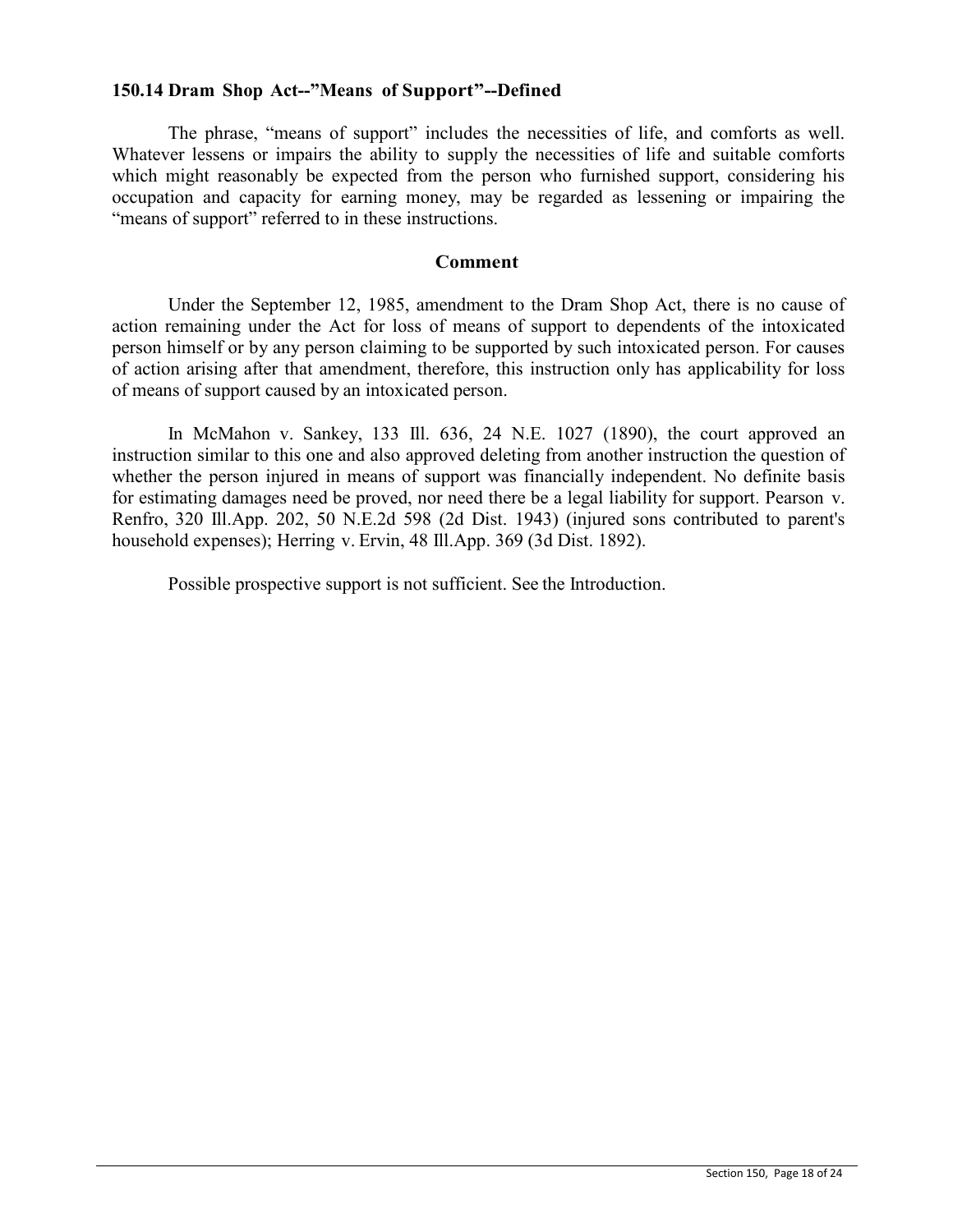## **150.15 Dram Shop Act—"Intoxicated" Defined**

A person is "intoxicated" when as a result of drinking alcoholic liquor there is an impairment of his mental or physical faculties so as to diminish his ability to think and act with ordinary care.

#### **Notes on Use**

This instruction may also be used in negligence or other cases in which intoxication is claimed. See IPI 12.01.

## **Comment**

This instruction was approved in Navarro v. Lerman, 48 Ill.App.2d 27, 36, 198 N.E.2d 159, 162-163 (1st Dist. 1964). See also Woolley v. Hafner's Wagon Wheel, Inc., 22 Ill.2d 413, 420; 176 N.E.2d 757, 760-761 (1961).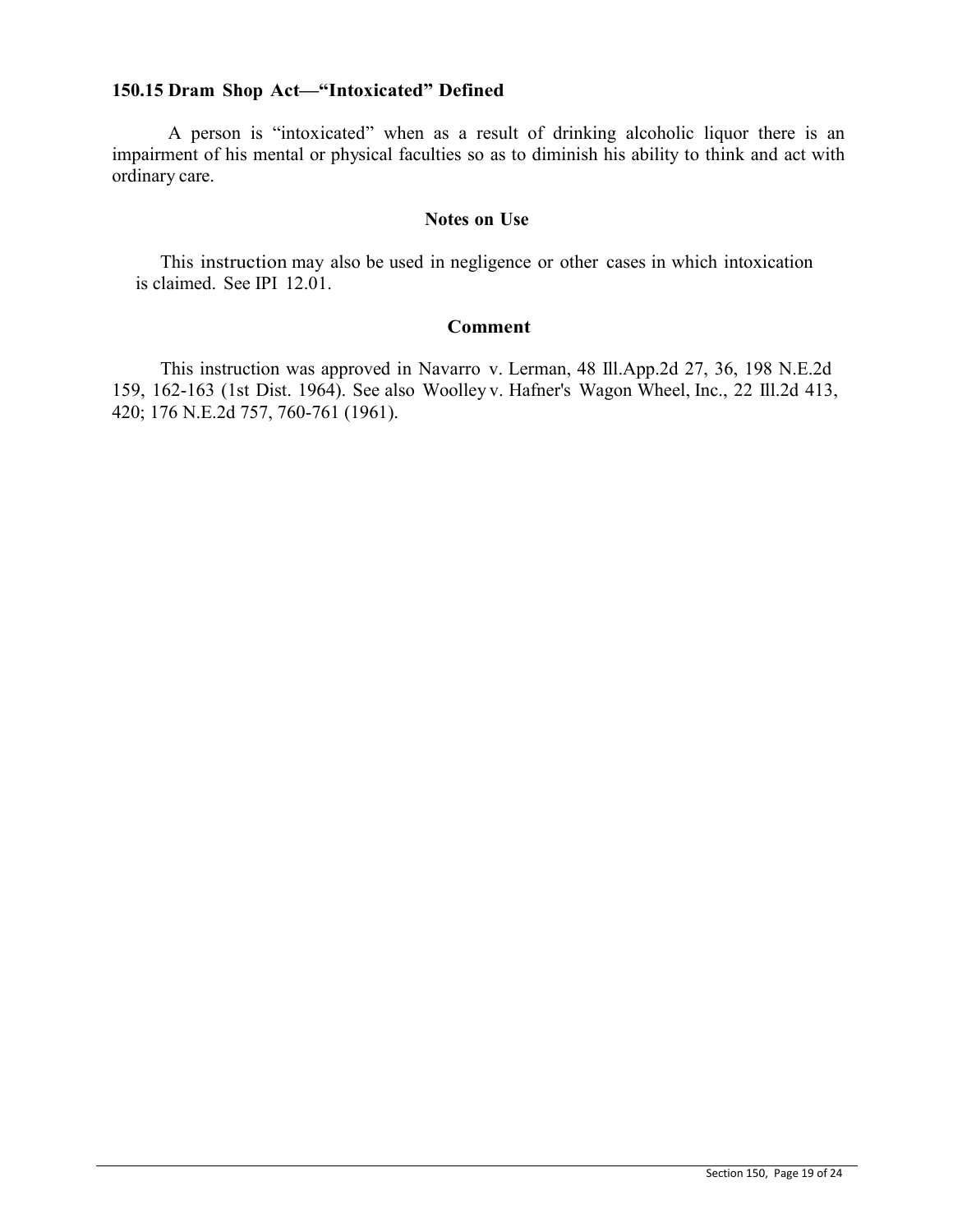# **150.16 Dram Shop Act—"Alcoholic Liquor" Defined**

The term "alcoholic liquor" means and includes every liquid or solid containing alcohol, wine, beer, or spirits including brandy, rum, whiskey, and gin and capable of being consumed as a beverage by a human being, but does not mean or include any such liquid or solid which contains one-half of one per cent, or less, of alcohol, by volume.

#### **Comment**

The definition is based on 235 ILCS 5/1-3.01 to 5/1-3.05 (1994), especially the latter. An instruction in the words of the statute was approved in Cox v. Hrasky, 318 Ill.App. 287, 295; 47 N.E.2d 728, 732 (4th Dist. 1943).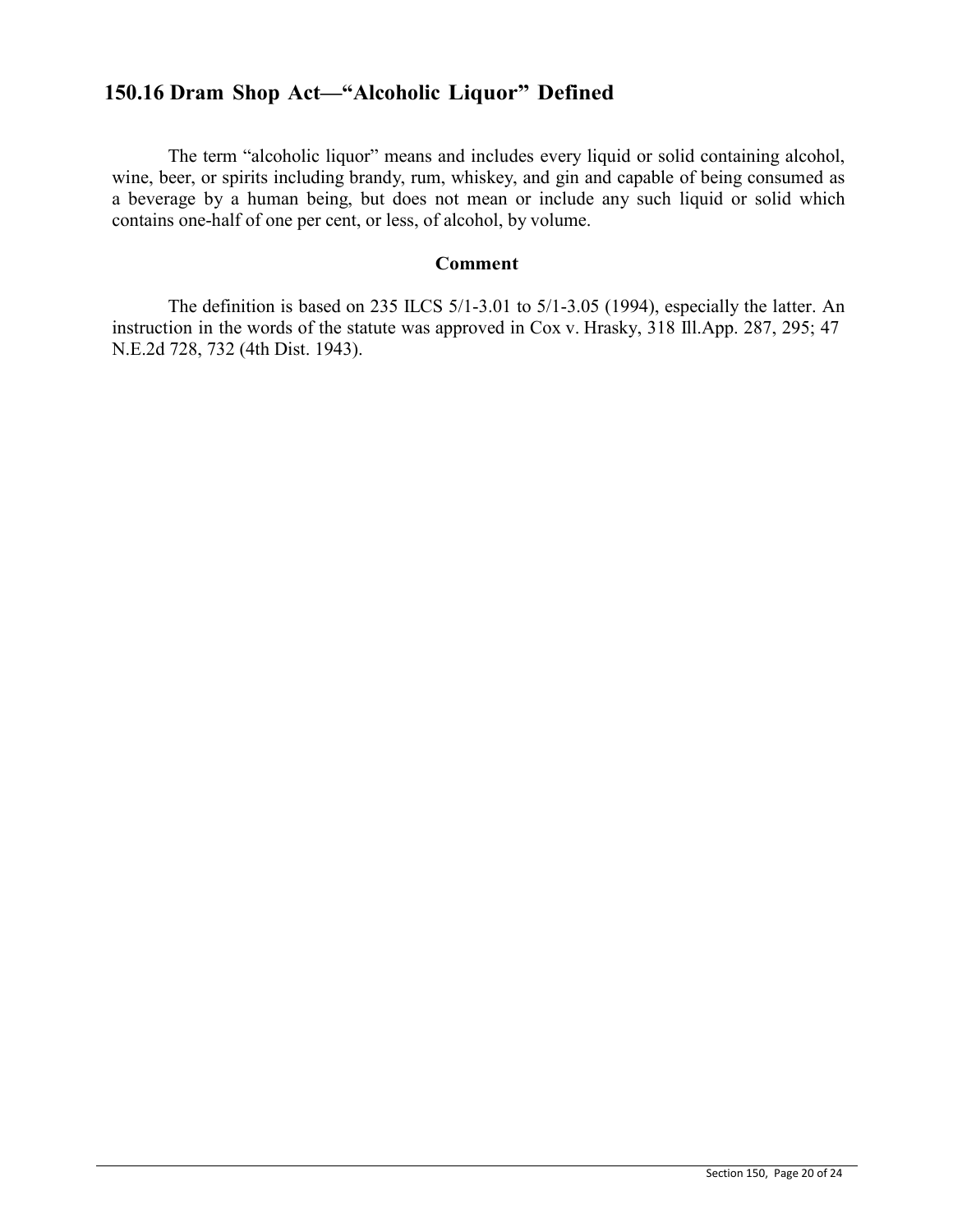# **150.17 Dram Shop Act—Affirmative Defense--Complicity**

[In this lawsuit][In Count \_\_\_\_\_] the defendant claims the plaintiff should not recover because of plaintiff's conduct in causing [(allegedly intoxicated person)]'s intoxication. To establish this defense the defendant must prove the plaintiff actively contributed to or procured the intoxication of [(allegedly intoxicated person)].

If you find the plaintiff actively contributed to or procured the intoxication of [(allegedly intoxicated person)], then your verdict should be for the defendant.

Instruction, Notes on Use and Comment revised May 2009.

## **Notes on Use**

Use in conjunction with the issue/burden of proof instruction IPI 150.02 and/or 150.04.

## **Comment**

This is the only definition of complicity after Nelson v. Araiza, 69 Ill.2d 534, 372 N.E.2d 637, 14 Ill.Dec. 441 (1978). There the court enumerated why the other previous alternatives including provocation were not complicity.

After Nelson, several appellate cases seemed to adopt pre-Nelson definitions of complicity. In Walter v. Carriage House Hotels, Ltd., 164 Ill.2d 80, 646 N.E.2d 599, 207 Ill.Dec. 33 (1995), the Supreme Court again dealt with the issue of complicity. The court started with a detailed review of Nelson. The court explained how post-Nelson cases ignored the clear language of Nelson: that a plaintiff is guilty of complicity only if he actively contributed to or procured the intoxication of the intoxicated person.

Since Walter, this is the only definition used in reported cases. See Kulikowski v. Lawson, 305 Ill.App.3d 110, 710 N.E.2d 1275, 238 Ill.Dec. 173 (3d Dist.1999) and dissenting opinion in Charles v. Seigfried, 165 Ill.2d 482, 651 N.E.2d 154, 209 Ill.Dec. 226 (1995).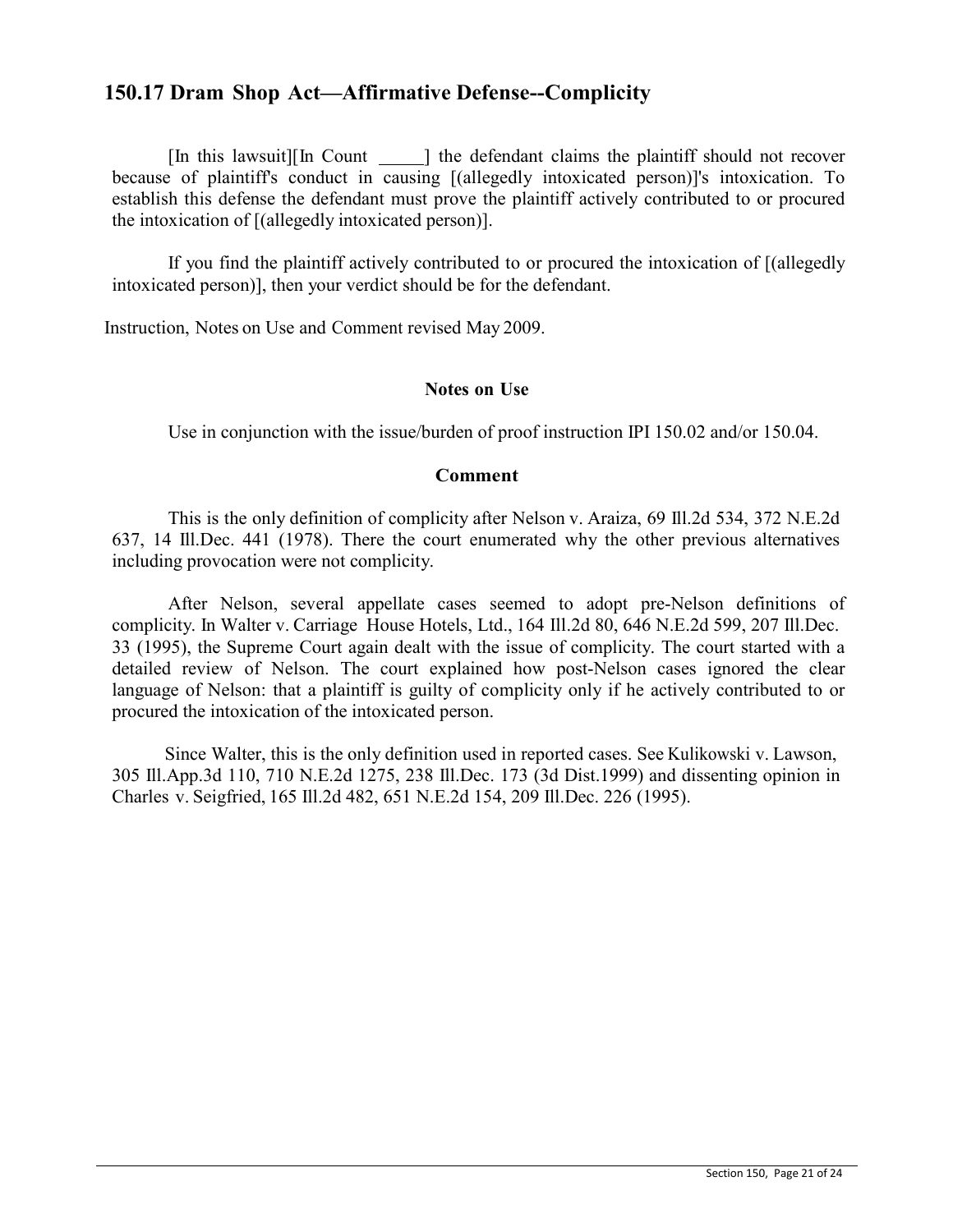# **150.17A Dram Shop Act--Effect of Finding Complicity Defense**

# [Withdrawn]

Instruction withdrawn May 2009.

# **Comment**

See IPI 150.17.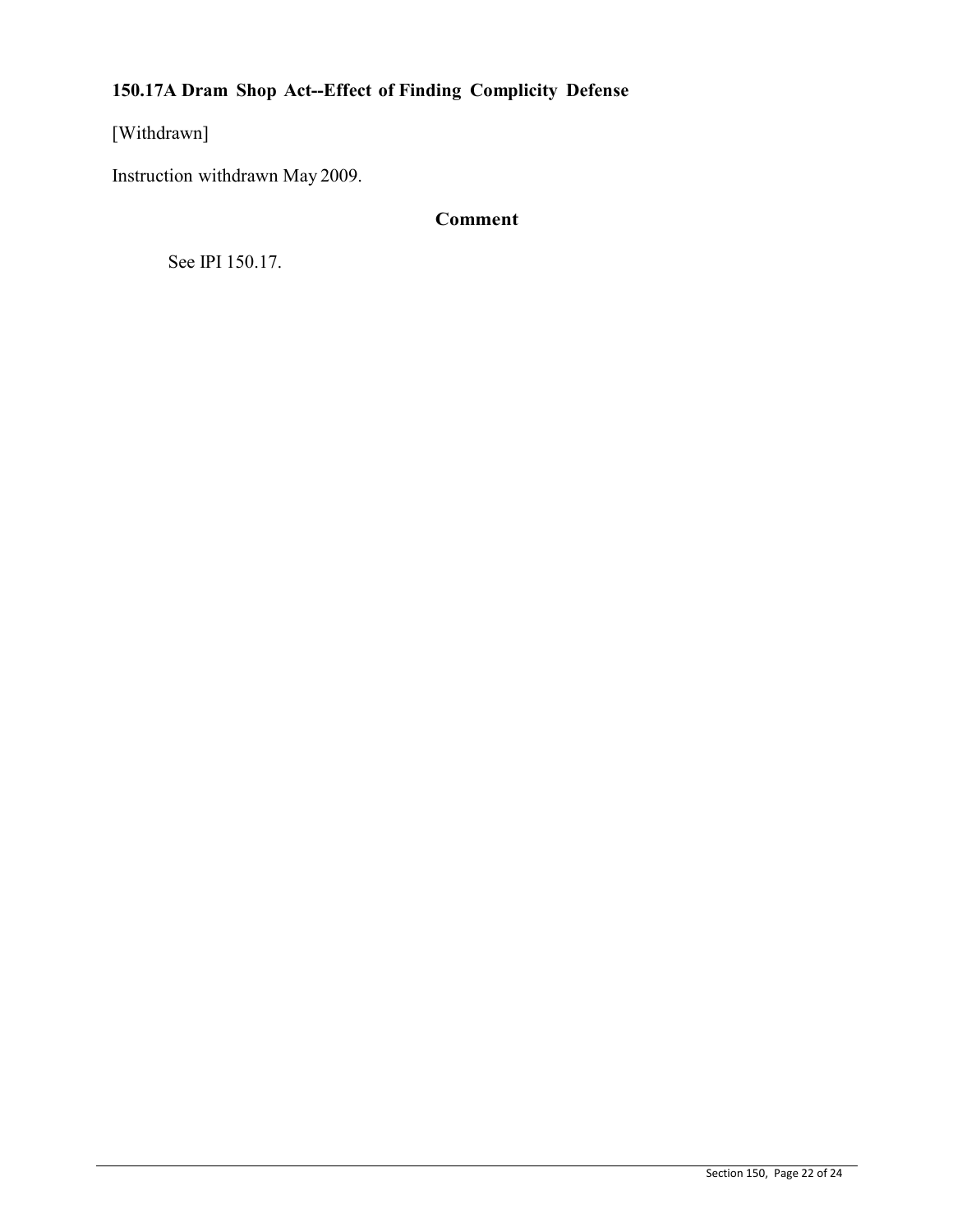## **150.18 Dram Shop Act--Injury to Person or Property--Person Paying for Hotel or Motel Room or Facility**

There was in force in the State of Illinois at the time of this occurrence a statute called the Dram Shop Act, providing that any person at least 21 years of age who pays for a hotel or motel room or facility knowing that the room or facility is to be used by any person under 21 years of age for the unlawful consumption of alcoholic liquors shall be liable to any person who is injured in person or property by the intoxicated person under 21 years of age who used the room or facility for such consumption and became intoxicated.

#### **Notes on Use**

This instruction is to be used where a person at least 21 years of age, who pays for the hotel or motel room or facility, is sued for injury to person or property caused by an intoxicated person under 21 years of age. It should be given with IPI 150.19 (elements of the cause of action), IPI 150.15 (defining intoxicated) and, if necessary, IPI 150.16 (defining alcoholic liquor). These dramshop instructions should be used with as much of IPI 30.01 through 30.16 on damages as is applicable under the pleadings and proof. IPI 30.01 should be changed from "have resulted from the negligence (wrongful conduct) of the defendant" to "caused by the intoxicated person."

#### **Comment**

This provision was added by amendment to 235 ILCS 5/6-21(c)(1994).